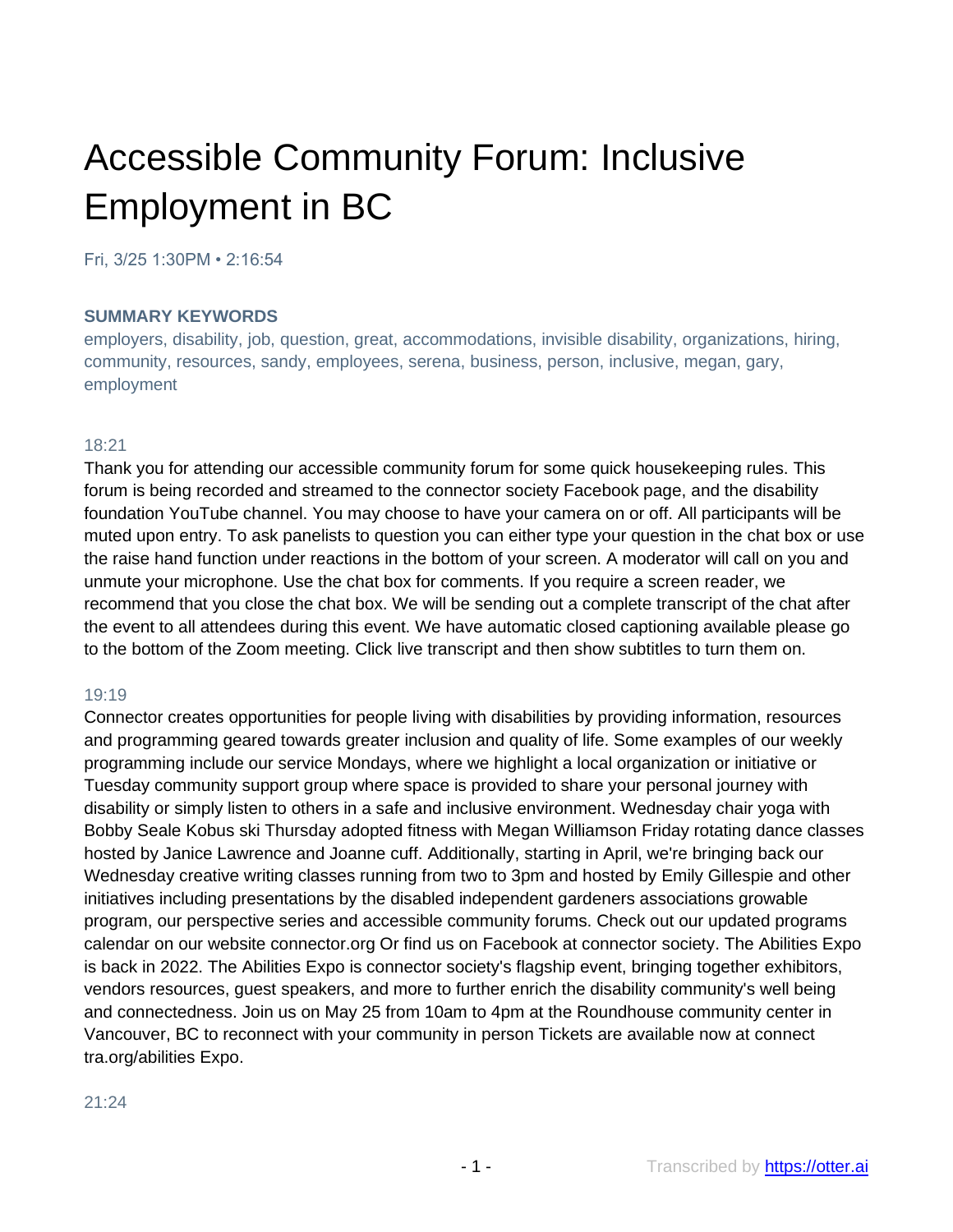All right. Thank you for joining us and participating in this accessibility per accessible community forum on inclusive employment presented by the Disability foundation and co hosted by the connector society. My name is Tony patello and I'm the director for Korean Volunteer Services at Simon Fraser University. The purpose of this forum is to gain insights and feedback from the community around inclusive employment practices British Columbia here connector. We value diverse opinions and perspectives we want this to be a safe environment for everyone to share. Please be respectful, respectful of what others have to say. Our goal is to have a healthy dialogue and for this to be a learning experience for all. We will do our best to get to everybody's questions. The agenda for today and housekeeping details are posted in the chat. reminder that this form is being recorded and live stream to Facebook and YouTube. Who are more than welcome to have your camera turned on or off. are very fortunate to have five great panelists today and our panel consists of Serena Baynes Youth Leadership Initiative coordinator at the Disability foundation. Megan O'Neill, navigator of youth and adult services at the Canucks Autism Network. Sandy labore, Meyer, vocational counselor at work BC Mikayla Evans activist and Communication Specialist at president's group and Gary Burch, Executive Director at Neil Squire Society. I will let you tell them a little bit more about themselves and we'll go in the order that I just mentioned. So let's start with Serena. Serena, please introduce yourself.

#### 23:00

Hi everyone. My name is Serena. I use they she pronouns I am part of the Youth Leadership Initiative at the Disability foundation where I do a lot of outreach work. In my free time, I like to do a lot of Disability Justice work in the community with the disability and neurodiversity Alliance. And yeah, thank you so much for coming. I'm really excited to be here.

#### 23:24

That's wonderful. Thank you. And looking forward to your perspective. And next, Megan.

#### 23:29

Hello, everybody.

#### 23:30

Thank you so much for having me today. As you know, my name is Megan and I am the navigator of youth and adult services at the Canucks Autism Network, but I'm also the autism outreach coordinator for the ready willing able program. Within my role I help autistic jobseekers by referring them to the right resources, employment agencies in the community that can help them towards their individual employment goals. These resources and agencies can help job seekers prepare for interviews, you know, job search, acquire further training support them in learning a new job and more. Actually, as mentioned, I work for the ready, willing and able program. In BC there are two delivery partners. That is the Canucks Autism Network and inclusion BC and ultimately our WA is a national initiative that's really focused on helping make workplaces more inclusive, and also get more people who identify as having autism, orange intellectual disability into the workplace.

## 24:31

Wonderful, thank you. And next we go to Sandy.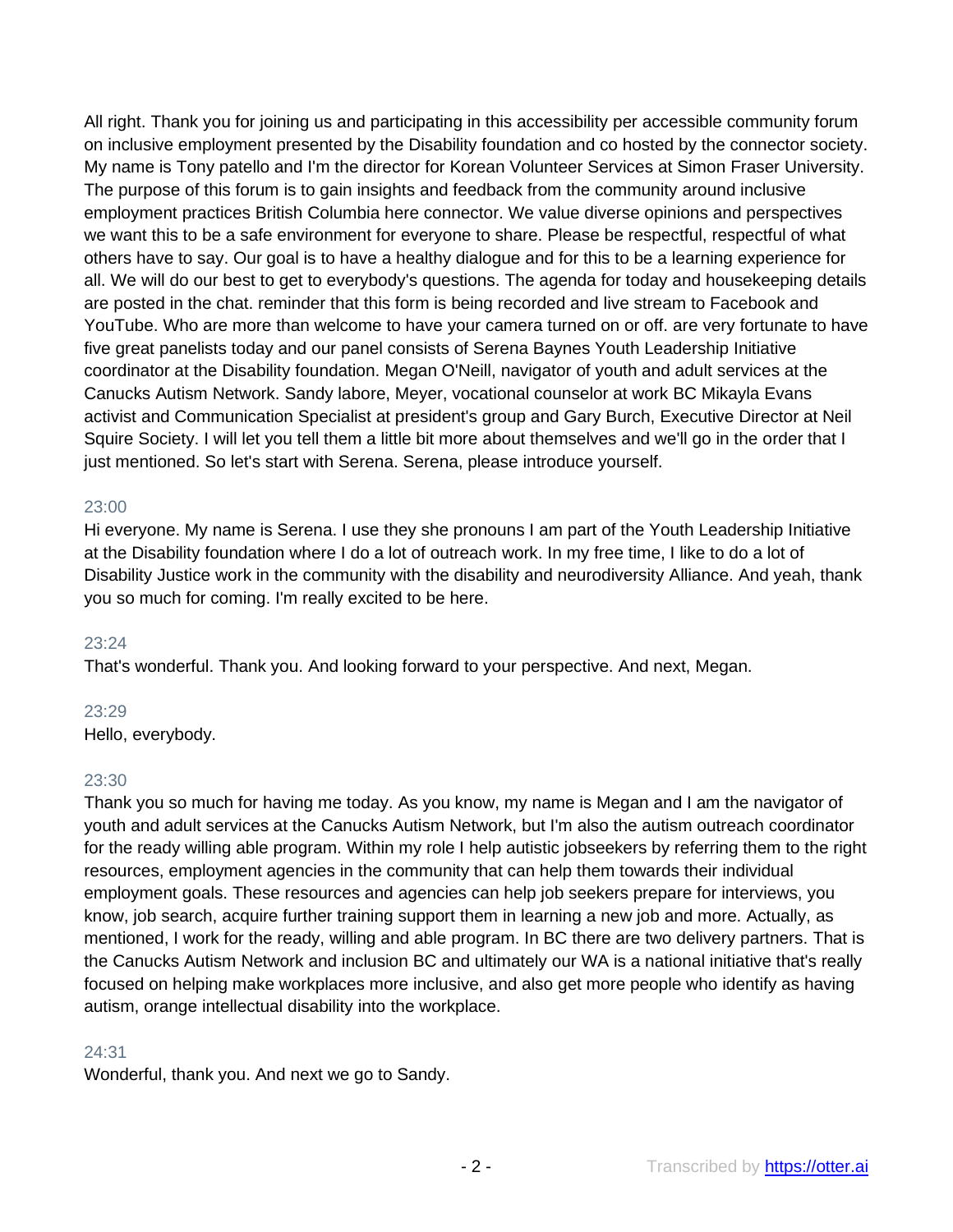# 24:35

Happy Friday afternoon everyone. I'm Sandy I'm with Open Door group slash work BC and merit BC. I'm the vocational counselor so I work with people to identify what has presented as barriers in the past to employment or community attachments. And we work together to identify strengths, task preferences, interests, and then I broke her relationships with employers often carving and customizing positions, specifically for those clients and we work with people with developmental disability on the autism spectrum with addiction, mental physical health, chronic health, and, and other mobility issues as well. And thanks for inviting me.

## 25:22

All right, well, thanks for coming. Next, Mikayla. Hi everyone.

# 25:28

My name is Michaela and I am the Marketing and Communications Specialist at presidents group where a staff of two folks with disabilities who support employers, we have 25 employers who are on our advisory committee and they're all CEOs and business leaders whose businesses are working towards being accessible for folks with disabilities. And we also support a larger community of businesses at every stage of becoming more accessible, whether they're startups or well established businesses. We offer support on their policies and procedures and ensuring that they're creating the most inclusive environments possible within their companies.

# 26:15

Wonderful, thank you. And rounding off our panel is Gary.

# 26:21

Hello, everyone. I'm also very glad to be here. Great way to spend a Friday afternoon and I'm the Executive Director of the Neil Squire Society have been involved with the society before it was even a society going back almost 40 years 40 years big focus of the Neil Squire Society is on assistive technologies and making sure people with disabilities get the right technologies or ergonomics, etc. So they can move forward in their life in the best possible way. A big part of also the work we do at the Neil Squire Society is our working together program, which is our national employment program. And we have a strong footprint here in BC where we deliver that program and we work to work with people and their skill enhancement and then help them connect with employers and it's great program and look forward to our shot today.

# 27:35

Okay, well, thanks for that, Gary. And again, thanks again to all our panelists for coming out and for sharing your time and your expertise. And we're at the point now where we can actually begin our conversation. So for those of you in the audience, as we move along, please type any questions or comments you may have into the chat box or raise your hand to speak. Again, you could be your hand your physical hand, or you can use the nice little handy thing. In zoom. I will post some questions or call and raise hands in the order they are received. So, but we're going to be starting off with a topic that came up several times in your survey responses when to disclose your disability to a potential new employer. disclosing a disability can be a double edged sword when it comes to applying for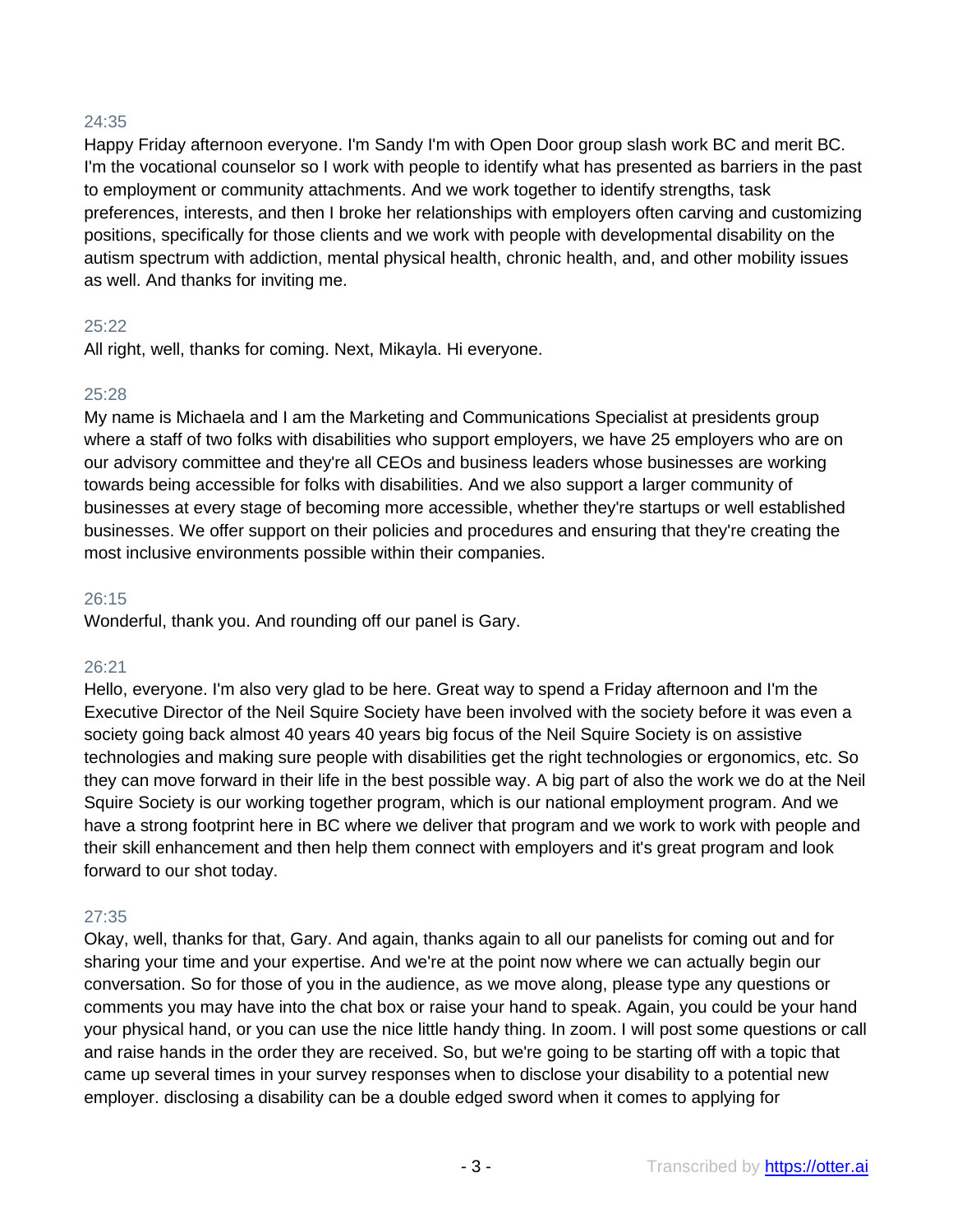employment. On one hand, you want to let the employer or potential employer know any accommodations you may need. However, there also is hesitancy to disclose for fear of bias against people with disabilities. In fact, 73% of respondents to the connector survey admitted they have chosen to not apply for job opportunity out of fear of discrimination. So, for this first question, we're going to start with Sandy you get to start us off and then for our other panelists. If afterwards if you have anything else you want to add or contribute, feel do but Sandy starting us off when it comes to applying for employment, how important it is, is it to disclose your disability to an employer?

# 29:02

Well, this is always a tough one. Because especially if a person lives with an invisible disability, and when I'm representing a client in in customized employment, kind of a few different rules of thumb. So for instance, if a person has an in the in the invisible disability, that they have successfully maintained employment prior and successfully managed, then typically, they don't need to disclose. Okay. However, when I'm working with clients, a lot of times they're younger clients transitioning, and I do have that discussion, but we make sure that when we're applying for a job that we come from a strength based approach. So we list the attributes, you know, I've worked with the clients. Make sure that when you're applying for a position the skill sets requested in the job posting our skill sets that you possess. Then, if need be, a person can discuss any adjustments or accommodations in the past that have helped them and basically when a person is disclosing come at it from a perspective where you've got this right, you understand what may impact to you understand triggers, have your supports in place and seek understanding and not necessarily accommodation from an employer. So and have, like, for instance, clients that may have some anxiety. You know, I'm having that discussion where, if I'm overwhelmed, I'm asked to multitask and do front facing customer service that I'm not typically doing. I may really struggle. And in the past, this has worked for me. So an employer doesn't want to feel like they have to try and prove themselves. So if a person can have the adjustments or accommodations in the back of their mind, then that's helpful. And also working with an agency like the connects foundation like work BC Open Door group, working with a vocational counselor or case manager who can broker that relationship and advocate for you is also very advantageous.

## 31:29

I think what Sandy

# 31:32

Yeah, no, continue. I forgot that I've muted Go ahead.

# 31:36

I think what Sandy had to say was fantastic. I think it really touched on a lot of kind of the considerations that you need to have. I definitely I think it's such a personal decision in terms of whether or not especially when it's an invisible disability. And definitely kind of asking yourself whether or not you need an accommodation. So like Sandy was talking about there is a good consideration. I also found a great resource by the Disability Alliance. They've got a disclosure guy that I'll put in the chat now. That is a really great one to review the talks also about the employers duty to accommodate and things like that as well.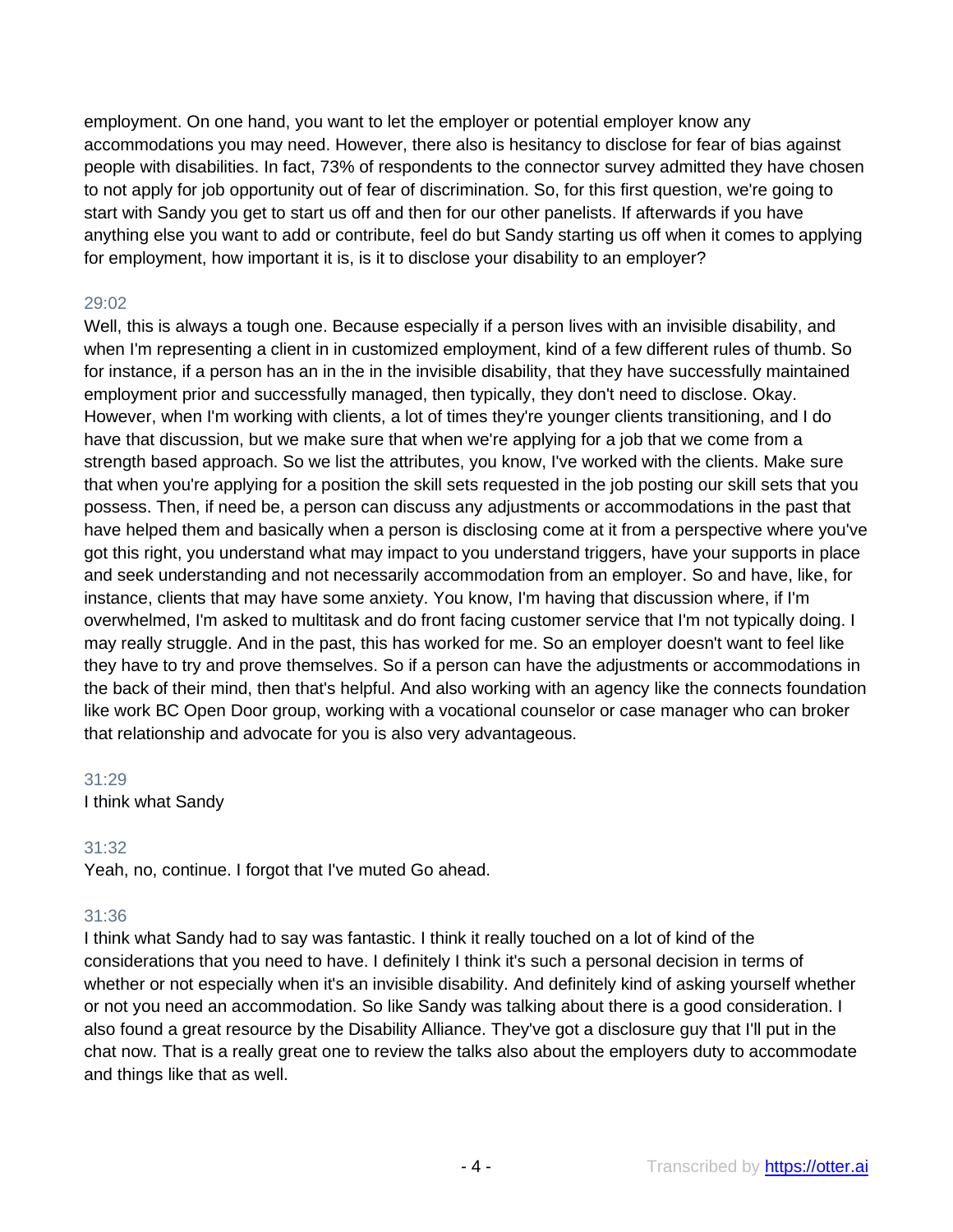## 32:20

One other thing I wanted to mention as well is you know, say a person has an invisible health issue like Crohn's. Making sure that the job that they're applying for enables them to use the washroom as they will need to you know, they're not out on the road that they're not frontline customer service where to leave their workstation would really impact operations of a business. So really keep things in context. And, and just really go from strengths. And, and thanks for mentioning the disability Alliance. Megan that is my go to

#### 32:56

wonderfox and we've already got some comments in the chat. Sonia makes a great point in saying recommend to our job seekers to disclose when and if it might affect their ability to do their job. That's one of those, I think, yeah, heading into to some of the comments that already been made. And again, yeah, it's a big point again, the importance of context. Right, you know, you as the individual, and in the position you're applying for and all those variables that that could impact when and if it's the right time to disclose. So, thank you. Anyone else have anything to add on that, Gary? Yeah,

#### 33:32

well I think the answers have been pretty comprehensive. I'll just build on them a little bit. And Sandy was mentioning, you know, working with an agency, that's something that that we in our working together program would work very directly with the participant on those kinds of issues, for sure. And we often work and broker the relationship with the employer. Um, I think, yeah, the disability. Armando, I get this right to disability alliance that Megan was talking about. Yeah. Great, great resource. And just one of the things that the working together program can do is along the lines of what Sandy was saying is really help you understand what support you need, and be very be able to clearly articulate to the employer, but small business, we might even be able to help some of those supports. If it's a larger business, under the duty of a cot combinate they should be able to provide those kinds of supports. So I think having a clear idea, yes, I can do that. Because I've got this in this setup, and I do it you know, I do it every day kind of thing, or I do it regularly because I've got this assistive tech technology or I have this approach to dealing with that situation and the more they can be confident about providing that. Well, if you don't know what support I just saw somebody Courtney Yeah, you likely won't know. But sometimes, and finally was talking about the you know, knowing specifics of the job. That's something we can work with you on to help you understand what support you need and even trial them and, and have a chance to learn and make sure you're using them effectively. So that you can confidently tell him employer that that you have the right accommodations to do that specific kind of job. That helps. Very,

## 35:54

very helpful. Thank you. All right, well, maybe we'll just we'll keep going down this realm for a bit and, and maybe we'll get Makayla to start us with this one. On some level for certain positions, a job might not be a good fit for a specific individual. For example, a position would require somebody with mobility issues to lift heavy items. On the other hand, many positions can be done by a person with a disability if they receive appropriate accommodations. So starting with you, Michaela, and again, leaving it open to others to add, what responsibility does the applicant have to make sure their required accommodations can be met prior to accepting employment? And what is the responsibility of the employer?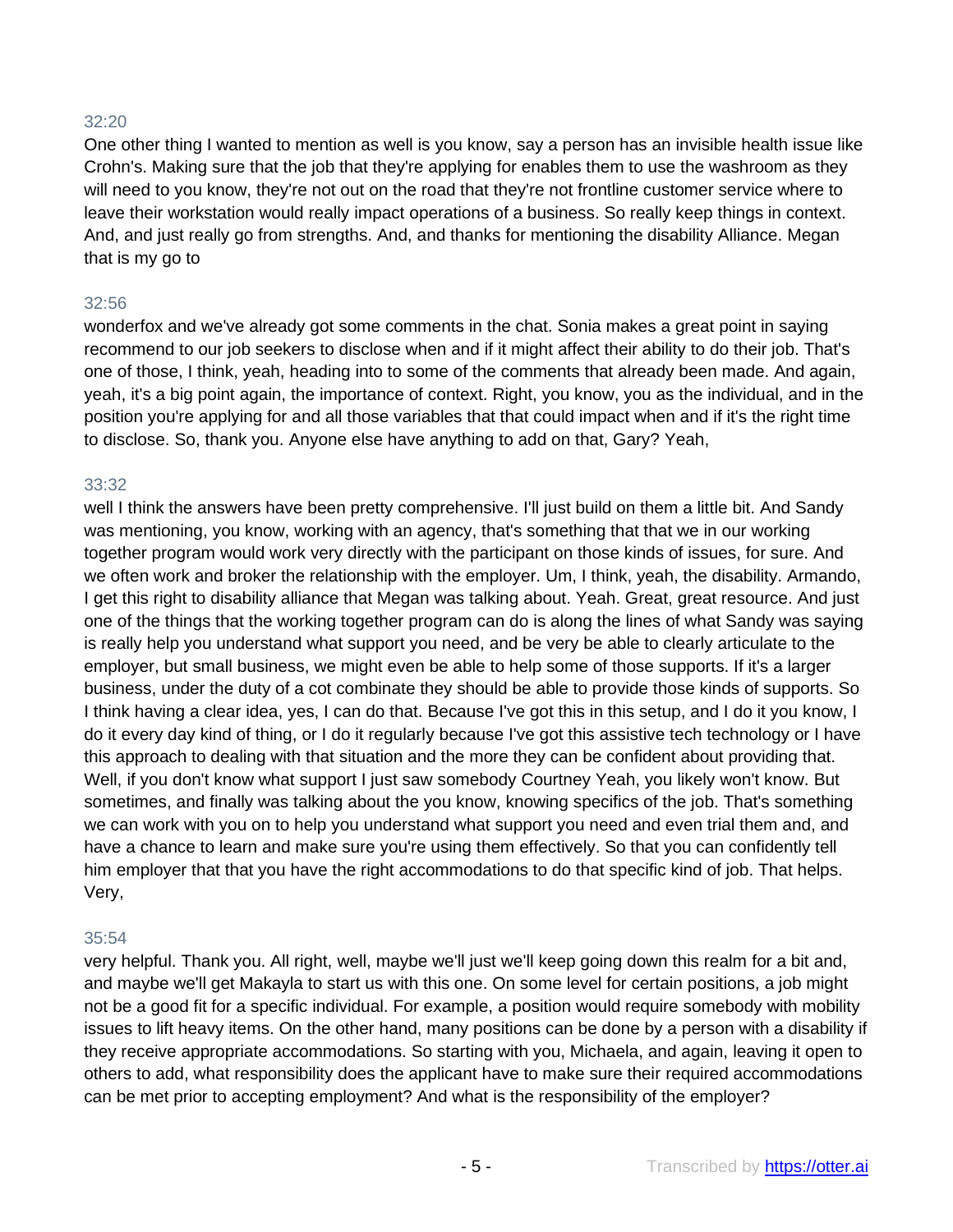# 36:41

Absolutely, um, I can speak a bit more from the employer side of it. So in BC we have section 13 under the BC Human Rights Code which says that a person cannot refuse to employer discriminate against an individual for employment based on the predicted grounds under the code, which include all forms of disability. So the duty to accommodate means that an employer must provide a reasonable accommodation. But a lot of employers don't necessarily know what that means. So we're trying to ensure that employers actually know what accommodations are and the fact that most accommodations can be managed in a workplace, especially when it's a larger employer. Small businesses sometimes have a little bit more restrictions, I guess, on what they can provide, but large employers can usually provide accommodations to a large extent. And this really differs on a case by case basis, but accommodations can refer to any change to a job, the work environment or the way things are usually done that allows the individual with a disability to apply for the job to perform their job duties or enjoy equal access to the work environment as the others in their workplace. So this means that you should have the support to apply for the job regardless of if there is a stipulation like he must be able to lift 10 pounds or 50 pounds. Or if there's a say it's a job being a secretary, and you don't know that you can necessarily move things around in the work environment. Those should be tasks that could be delegated to someone whose office is right beside yours or something like that. There are a lot of accommodations that can easily be managed once you're in the space or before you apply for the job.

## 38:44

Yeah, excellent points. Anyone else want to add on that in terms of responsibility? The applicant might have or from the employer side

# 38:57

on to the accommodation piece that there's been a lot of studies about, you know, how little it costs sometimes to make accommodations. It doesn't have to be this huge cost to an employer. And I think that's a bit of a misconception sometimes. So that's one thing that I know are we try to educate employers on especially and also one thing that was reading actually in that disability, or that not sorry, that disclosure guide was that you know, that employers can't ask you any specific questions about your disability, your diagnosis or any of your treatment plans or anything like that, but they can I ask you how, how it might impact your job performance. So specific tasks, you know, how are you planning to complete this task and things like that. So coming prepared in the interview process, to answer questions like that would be a great idea.

## 39:52

Yeah, great tip.

# 39:55

All right. Alright. I think we're good there. And we have another comment. Oh, yes. From the chat. Sorry. It's from Mindy. Thank you, Mindy. I'm asking can panelists comment on their perspective about the need and available ability of job coaches who need to stay on the job with employees on a permanent basis, and I would like to expand this to both internal from employers and external from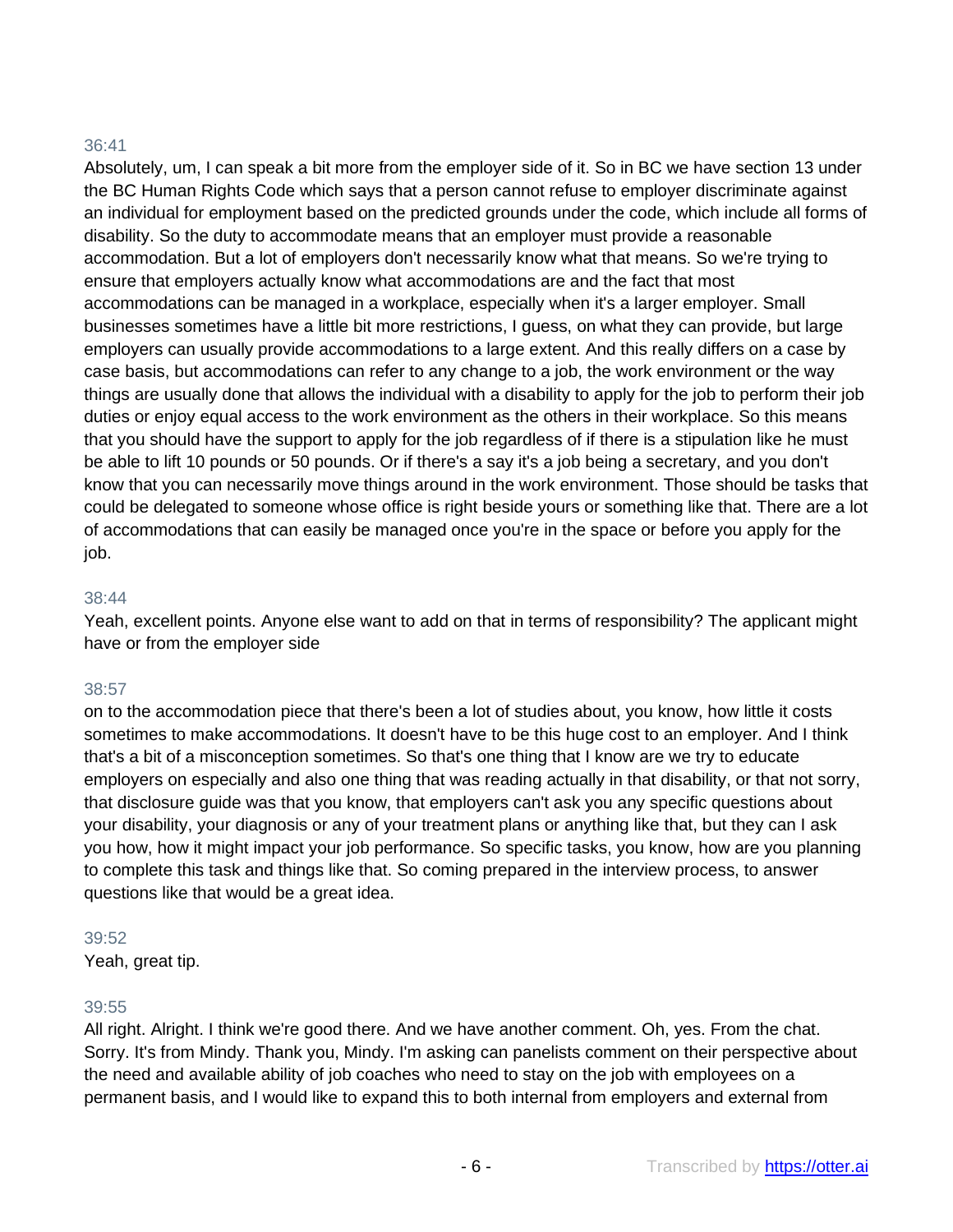organizations. So again, any insights on the role and availability of job coaches who could stay on a permanent basis? Can I get a raise hand from someone who might want to take a first stab at this one?

# 40:39

All right, Megan. Thank you.

# 40:42

Um, yeah, you know what, I think one thing in terms of support employment and some of the best practices there, you know, the goal is always to eventually phase out the kind of the need for support a lot of the times depending on an individual right. But of course, there's a great opportunity for natural supports. For somebody who's already in the workplace. So another employee that that somebody can work with, which is also a great way to provide support but also not have it always have to be a job coach. Thank you.

# 41:25

We have a very special partnership with community living BC, where we can provide job coaching and like Megan was saying, you know, the job coach comes in at a certain level. And then as the skills rise, and they build up natural supports in the working environment, then the job coach kind of elegantly steps aside and then just kind of you know, might go in one day or two days and then just spot check ins from time to time so yeah, it's it absolutely is available, certainly carved and customized positions, you know, accommodate that more easily, but it is something that employers are open to, especially small businesses, and especially during COVID.

# 42:19

Yeah, that yeah, you make an interesting point. Yeah. Like the pandemic has shifted perspectives of employers in terms of you know, what is doable and what is not. And that is, and that is interesting. So, following up on since you had such a great example with the job coach is would you say is there a typical length you would see or a typical range of when the coach is involved in when they start to taper off.

# 42:46

So I think is, until a client shows that they can work oh, I think sorry about that. Yeah, I muted myself again. Um, yeah, you know, once a person skill level confidence level comes up, then the job coach can have that discussion with them and the employer to say, okay, you know, I'm going to just kind of back off, how's it going, you know, and then and then maybe after an hour, leave the site check in at the end of the day, how did it go? And, and it's all about open communication. And, and just that building that respectful, communicative relationship, and that's what takes that brick wall that presents as a barrier and helps us dismantle it and create a path out of it. And that that's key is communication. What does everybody feel comfortable with? And what makes both the most business sense for the employer? What helps their bottom line because businesses are in business to make money? Yeah, and so that's something that we also have to keep in mind. And so brokering that relationship. And building that understanding is has been a great way to break down social and systemic barriers.

## 44:05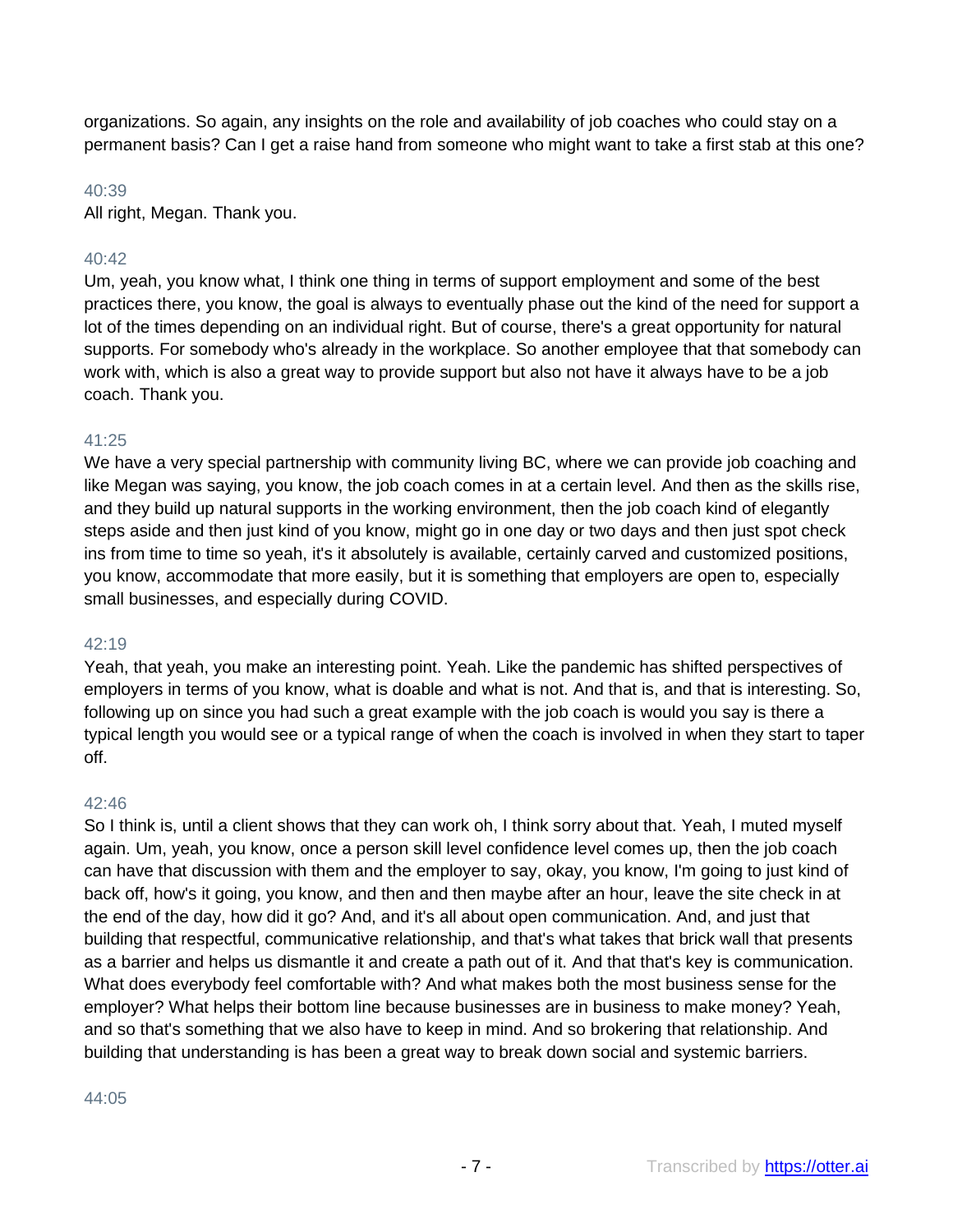Wonderful, thank you. Yeah, great insights. And Adrian in the chat, wrote touching on Mindy's comment about job coaches. Do employers have a responsibility once the person with a disability is hired to ensure that the employee has the same access to work opportunities that his interaction with clients and door staff as other employees, I'm asking because sometimes as a person with a disability, things like to be isolated even after being hired due to

#### 44:35

the disability

# 44:37

but any insights from our panel?

# 44:46

I have to say, I don't think I've ever heard that exact question before. And I have to say I'm not a lawyer of anything. I'm an engineer, but I would think you should expect that and I think someone was talking about last strike now but open communication. I think we'd all agree with that. And with your employer, and again, it's you know, if you have an agency you're working with, they may help you broker that discussion. But yeah, you should have ways means of having equal access, like any other employee, to whether it be whatever type of resources that would be my read on it. And yeah,

## 45:37

yeah, yeah. Thank you. Anyone else want to add on there?

## 45:45

I'm going off of what Gary said. I think I also haven't seen it worded this way before. But I guess I would say that employers have to provide those same opportunities up until the point of undue hardship from a legal perspective. And that would be a very like, large point that they have to reach. So undue hardship means when an employer cannot sustain the economic or efficiency costs of the needed accommodation, so that's a very high threshold to have to reach especially within a large business that means that it would have to actually affect the ability for, for an organization to not continue on the work they're doing. It would have to be like a very big barrier. And within the typical business, that's not going to be a problem and they should be providing access. So I think for this question, when they say, interaction with clients or other staff, like there's easy ways to make sure that someone working from home can still have those interactions with their colleagues, whether through an assistive technology or through something like Slack or through video calls to check in a couple times a week and things like that.

# 47:07

Great, well, thank you for those perspectives. Yeah, it's interesting, and one would hope that a good manager would be motivated to keep their staff engaged. Again, not all managers are created equally as we are aware so I yeah, interesting question. I haven't seen it worded like this before. Okay, moving on. And we've questioned Well, let's, I think it's a good one for Serena to start off with. How does one communicate to an employer if, if that employer is unaware of the disability you might have for example, in this case, give the example of chronic regional pain syndrome or some other disability?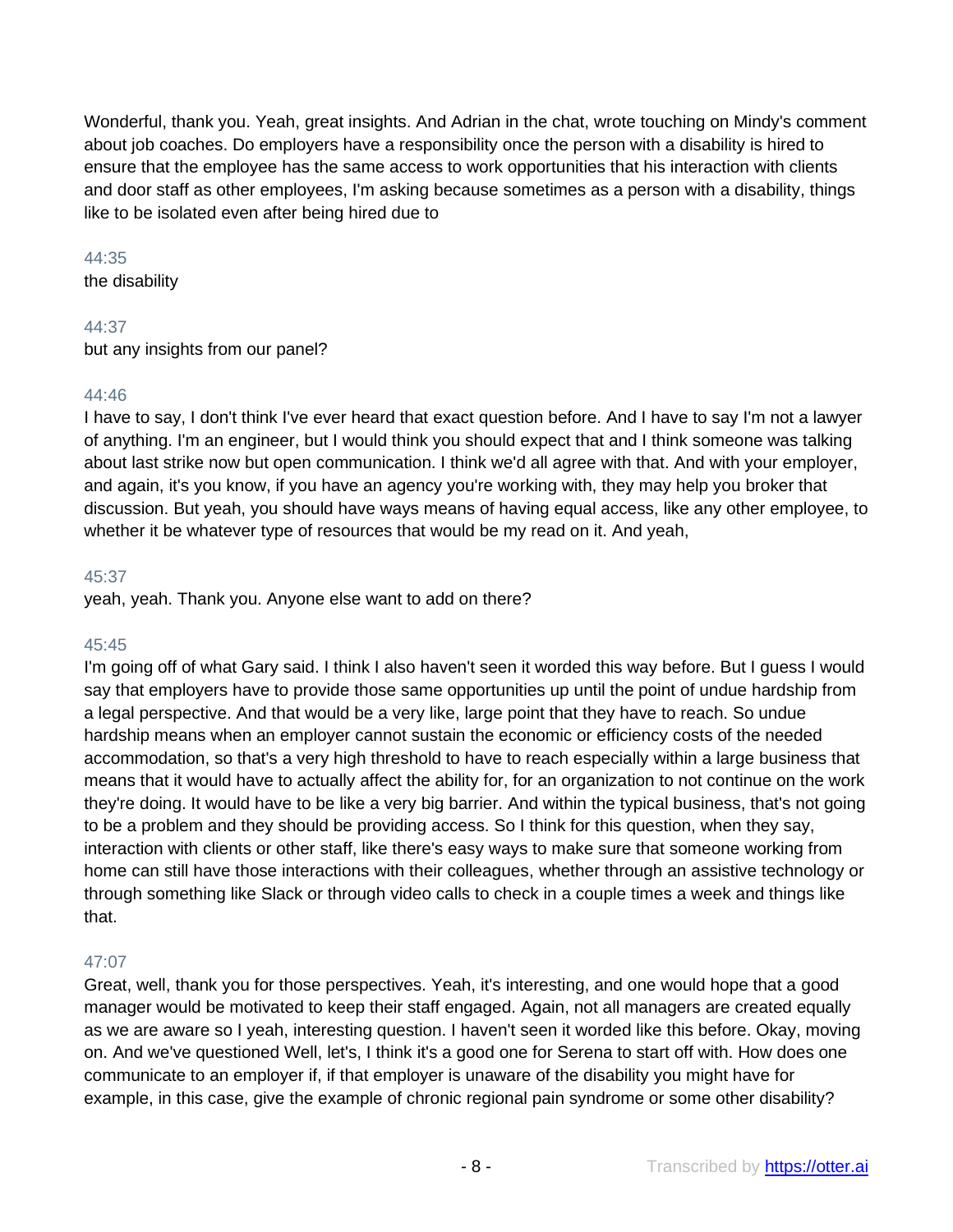# 47:43

Yeah, thank you. It's a great question. Um, as a youth who's multiple disabled myself, I have gotten myself into situations like this, where I realized that perhaps my employer doesn't understand my disability or even know, what I would recommend to folks is even starting in the interview process, if you have any work that you've done before in the past, around, because a lot of disabled folks help out in their community, and they have a lot of disability work that they've done, if you could bring that up, and then if it's specific to the community that you're in, you can explain that disability at that time. And then later, if you are successful, I find it easy and you're like, oh, remember the experience that I was speaking about? I actually have a disability and this is how it affects me specifically with these. I try to provide like really specific examples that you can draw parallels for non disabled folks. So for example, if I were going to speak about my disabilities, I would say that sometimes when I'm experiencing stress, my vision can become impaired. So that if you're looking and trying to read, see like an Excel sheet on your laptop it may take me longer to decipher and work on that certain project because my vision is impaired and I experienced visual noise and then also try to provide an example that's relatable. So I usually use like when you put on your TV, and it's just like a static, the gray specks on the TV and it's just static. That's kind of what my vision looks like, and then providing those concrete examples, especially once you've already introduced the topic. I think, in my experience, most employers have had a positive response. If you're already in a job and you're still not sure I would highly encourage folks to provide maybe some information like I always over prepare, so maybe a printout of some examples about like how does this disability affect you? Here are some resources where you can learn more and those kinds of things I found it had been really helpful.

## 50:08

Those are Yeah, fantastic tips and insights and anyone else who wants to add on that? And I love the idea of preparation. I know what you know, here it is. If you wouldn't work with students, we often get them to practice that and I would work with them almost on getting a script sometimes and just say it a few times in front of someone you're more comfortable with just you know, to get those awkward ones out of the way. So I think that's useful. Anyone else?

#### 50:35

I can jump in here.

## 50:37

I think it's kind of helping to educate and this is on kind of how it might affect you or what it might look like is really great because it makes it so relatable. I can definitely understand how some individuals might not be comfortable, you know, encouraging their employer to learn more trying to get them to be more educated, which is why sometimes employment agencies serve as a great role in that way, helping to educate employers about you know, what, what this might look like for this particular individual. And I know there's actually ready, willing and able has a bunch of online modules around especially autism and intellectual disabilities, which can be really great for employers to access. They're really thorough and they kind of give employers an idea of what it might look like for them in their workplace. Perfect.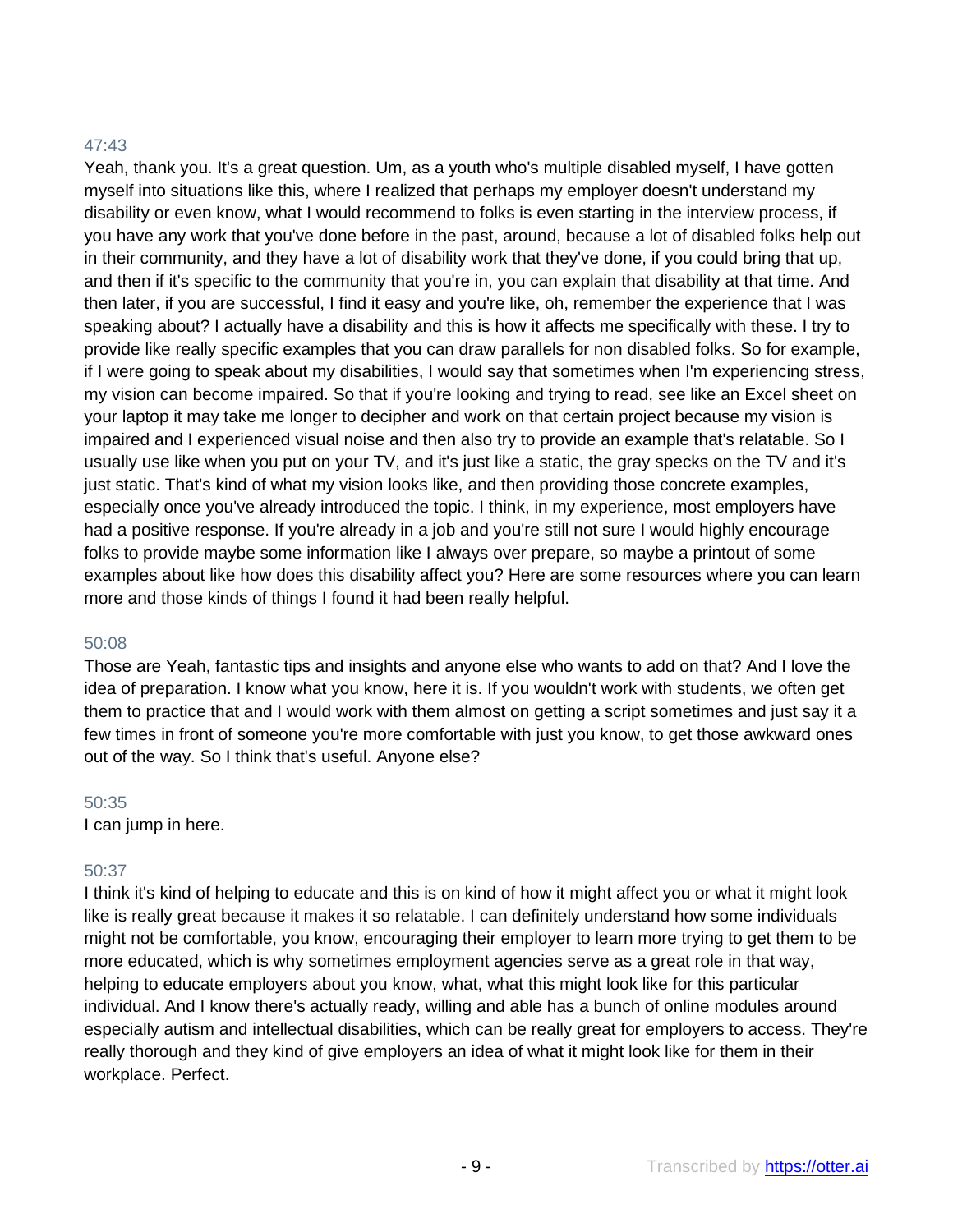# 51:29

Thank you. That's a good resource tip. So we have a follow up question. More of the employer sites, I think I'd go to Makayla with this one. What would be inappropriate for an employer to ask for when discussing a person's disability, for example, a proof of disability a doctor's note or a medical history? Yeah, sort of that line. What's you know what's okay, what's not okay. I imagine there's some gray zone as well. So yeah, your perspective. We appreciate it.

# 52:02

Absolutely. Just give me one second actually wrote a resource about this and just trying to pull it yeah, there's absolutely things you can ask and then things that you absolutely can't. You don't have to ask for proof of disability like I I'm sure there maybe is an instance where you might have to, but for the most part you don't have to provide any kind of medical note or anything like that. Um, and they don't get to ask you like straight out if you do have a disability or any kind of impairment in that, like when you are seeking a job unless you choose to disclose it's the onus is completely on the employer to make it so that when you are in the role of the job environment is a comfortable and safe enough that you feel like you could disclose, but if you have an invisible disability, which is a huge majority of the disabilities in the workplace, you don't have to disclose at any point. And you can still access different accommodations without the need to tell someone the details of your disability you can just say I need a bit more flexibility or I need access to a screen magnifier or something like that. And you don't have to say why you can just say that you need this to make your job more accessible. And they also can't ask you things like have you ever taken leave? Have you ever been hospitalized? What assistive technology is like a wheelchair or other things? But you are welcome to share what you feel comfortable with.

## 53:51

And it's always interesting so often hear these things about things employers cannot add. Can you give some insights? So why would an employer not be allowed to ask if you require accessible devices or wheelchair accessibility? I'm

## 54:09

sorry, like they can't ask you the why of that. So obviously if you're using a wheelchair, they can see that you are using a wheelchair but they can't ask you like, why is that? What disability Do you have? Do you have this? The same way if you're using a screen reader, they can ask, Oh, you're using JAWS but they can't ask you why that is.

## 54:31

Okay. Perfect. Thank you for that clarification. All right. I have a another question. Come in from the audience from Adrian. I think I'll go to Gary with this one. And again, another interesting one. Talks about the idea of employment more employers are hiring contractors rather than add a new employee to staff to contract employees with disabilities have the same rights with respect to accommodations. We get some interesting questions today,

#### 55:01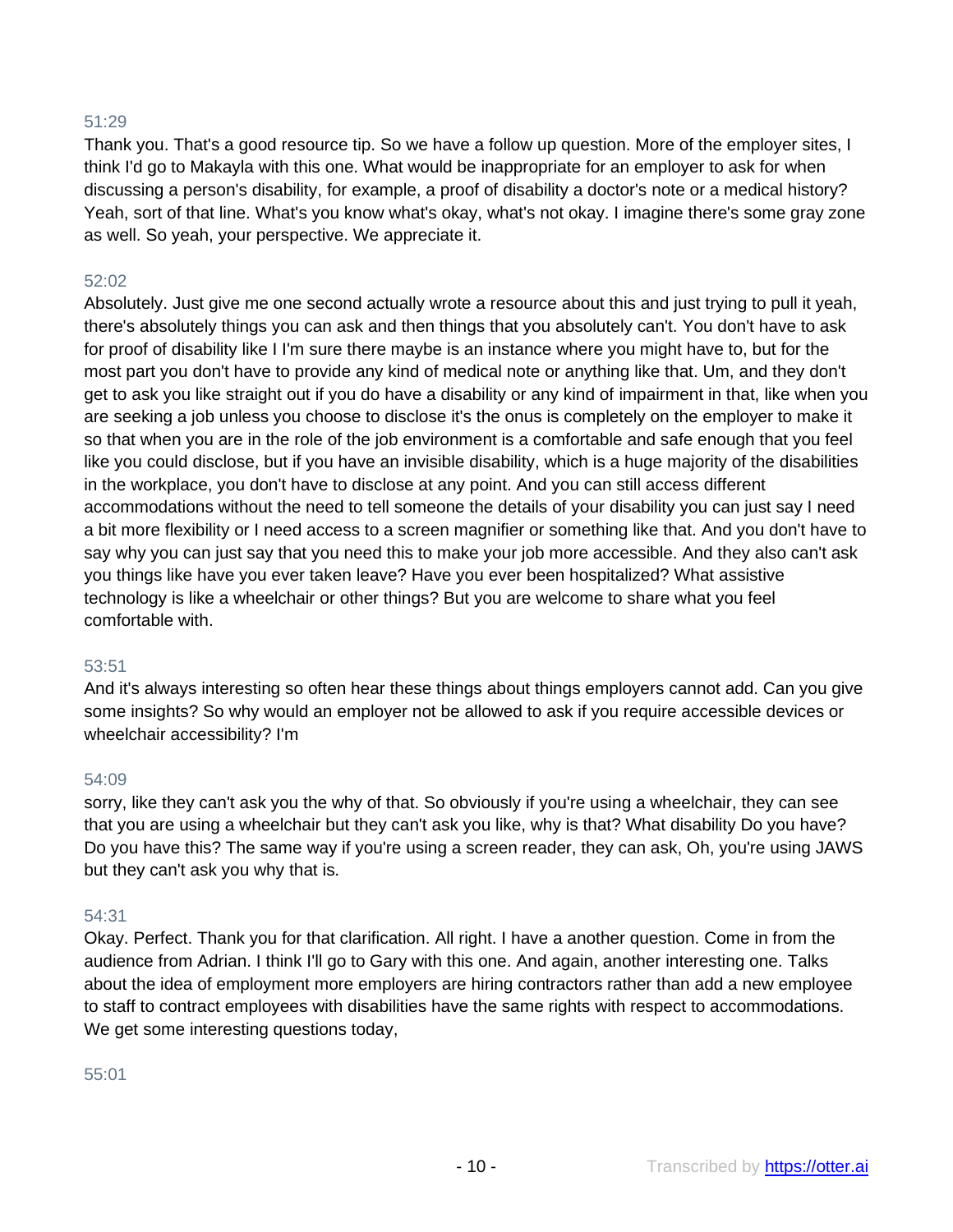or offer good questions. Maybe my other panelists can help me out but I can't see how. I mean. Oh, they're hiring you as a consultant. I see. Right? Yeah, they can get around certain things. I believe. Again, I'm not a labor lawyer around possibly benefits and those kinds of things. You can maybe negotiate like a higher rate of pay or something in lieu of benefits. But is that sometimes why? Why they do it your termination kind of grounds for termination or reasons for termination may maybe be a lot different. If you're a consultant versus an actual employee. I'm sure there's things I'm forgetting. It's a little bit of a red flag. For me generally like sometimes if that's your only opportunity to maybe it's a great thing to go after and get some work experience. I'm not saying necessarily that they're always bad but it's not something I like to see employers do. I think it's a bit of an end around on a few things. But like I say sometimes you have to weigh that out with the opportunity and drafts, open communication, you can you know if it works out well, you might open the door for converting that to an actual employment situation. Yeah, but you know, I think this is a place where, you know, other panelists might have it, but the labor law around this as always changing. I think the requirements are getting tougher to get out if by doing that approach, something that we've been seeing, so I'll leave it at that because I don't want to be I don't want to be giving like legal advice, specifically.

# 57:06

Yeah. Then I'll Fair enough. And yeah, thanks. Yeah. And I think it's a tricky one because the term contractor gets used a lot. I think it can have different meanings in different contexts as well. Start Does anyone else have any experience or insights in this particular area? Yeah,

## 57:29

I guess depending on the nature of the position, and what the consultant or contracted position requires, that might also provide some really great accommodations and adjustments like working from home, which then can mean that somebody can work at night versus in the morning if they need to self manage a chronic health condition. So I guess it just depends on you know, what, what that contracted position looks like. And then taking it further to see what adjustments in the combinations can

# 58:06

Yeah, that's interesting. Yeah. Until you go, okay. Like, yeah,

# 58:10

I can't speak to the legal side of that. But I can't speak as a very small team that hires a lot of consultants. We only have two staff, but we manage I think we have about 15 or so consultants at the moment. And so for us, we choose to go that route because it gives us the opportunity to hire a large number of folks with disabilities for really small carved out roles. So for us, we're being as accommodating as we can we have, like very strict or very like, laid out outlines of like what we want this consultant to work on. So for example, right now, we have about six different assistive technology users doing like very specific roles of testing different learning programs that we're going to be offering later on. And those roles are laid out so that they can do it in the middle of the night, if that's what's accessible to them. But they just have a certain period of time where they need to look at these courses and assess them for accessibility. And it's not like our way of not hiring people on because we want to have these opportunities for people to access employment. It's just that we have very specific roles that we need filled at the moment. And that at least gives folks the opportunity to use their skills and gain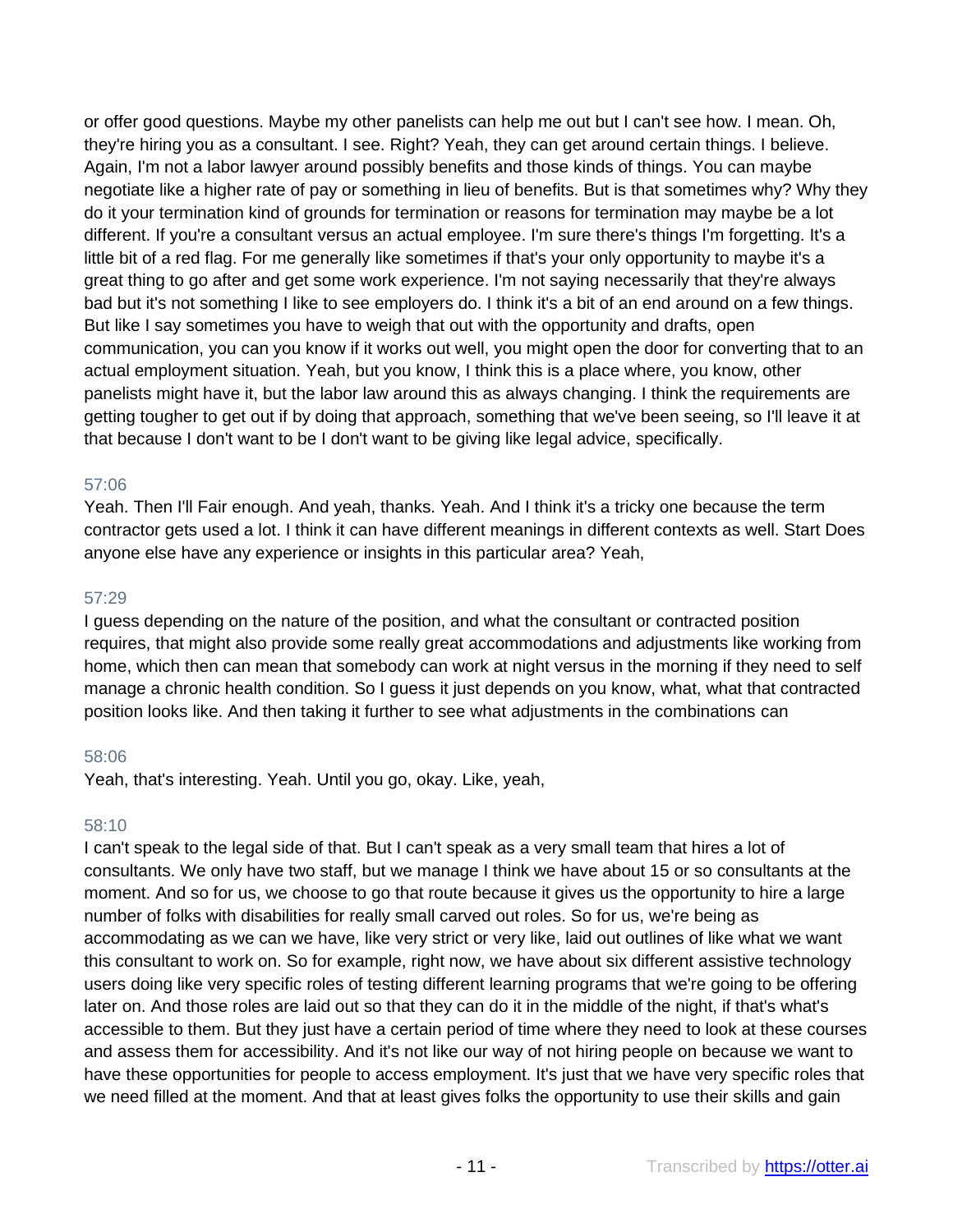the short term employment and hopefully then use that to go on and work with more accessible employers in the future.

#### 59:42

Yeah, so interesting. Yeah, that was good perspectives, because it's, it's interesting, the double edge that we talked about earlier with one of our earlier questions, that same thing with contract opportunities, you know, there are some limitations, but there's also it's interesting that they can also lead to some possibilities or some flexibility that maybe more permanent roles might not have. And I know again, working at Simon Fraser, we often use the people I've talked about, you know, contract roles is the same as sort of just term. They're not continuing, you know, your shorter term contract. But in essence, you are exactly the same as any other employee. It's just that you have an end date that either gets renewed or ends. So, so I thought so I think there's some different contexts and some can provide some extra flexibility. Some can be limiting or could be, you know, things that we should be wary of. So yeah, one thing I've learned so far is really engaging panel is there's rarely a string, you know, like every answer could be there's always a variable that one has to consider. So anyway, thank you all. Julia from the chat has a question. And I think I think we'll see it see who we started. We'll put I'll throw that you guys put a hand up. What do you do in a case where the employer already knows as much as you want them to, but still acts discriminatory towards you as an employee? This highlights a problem we saw from the survey were 40% of respondents have left a work position because of the disability discrimination they faced. Does anybody want to take a first stab at Serena you had you had perfect,

## 1:01:21

thank you, and it's a great question. I've definitely been part of that. 40% I found myself in an entry level job when I was 16. And I realized that I was being discriminated against due to my disabilities. At that time, I was in a bit of a privileged position because it was a union job. So I was able to ask for a meeting with my manager with a witness and I was able to speak to them at the time and in the short term things did improve. However, there was a situation where eventually I had to leave because of discrimination in regards to like the LGBT community, and racism as well. But if anyone is in a union position, I would highly recommend that you first decide on who you would like your witness to be. You might find it easy to or easier to ask a disabled up here to be your witness. But I think that actually lends more opportunity for discrimination especially if you're being discriminated against because of your disabilities. So having a non disabled peer who acts as an ally, who can speak with you and speak to the fact that this is discriminatory and people won't say, Oh, you only care because you're disabled, you only care because it affects you. I feel like it's more powerful to an employer who is non disabled. Otherwise, I looked into my options after I left and another option is a human rights complaint. But of course, it's a very complex process that folks may not have the resources for, but there are organizations that can definitely help out in that case. Thank you.

#### 1:03:13

Right and what else have our panelists want to add on this one?

#### 1:03:21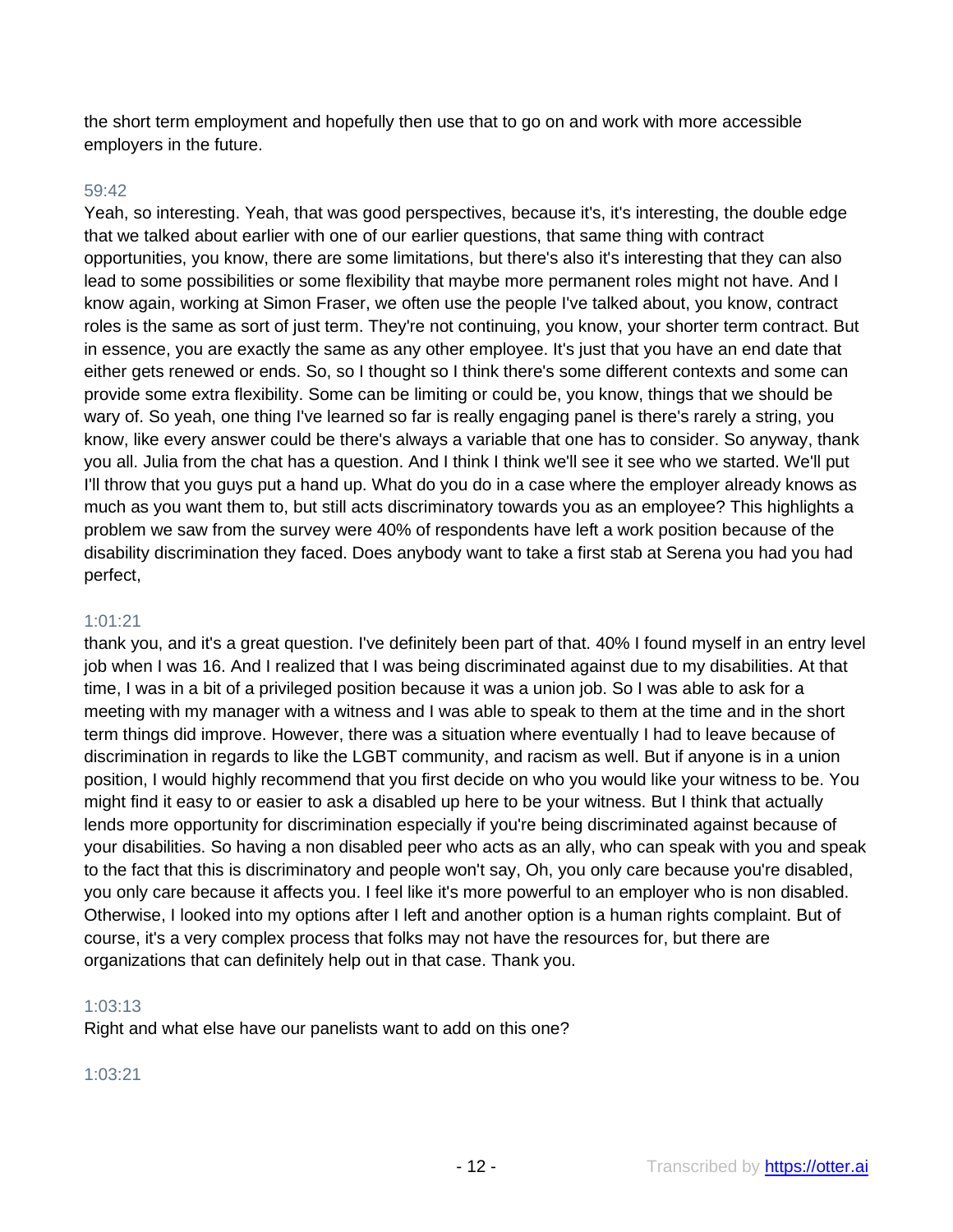No, other than we see it all too often. And I wish there was an easy answer. But I mean, ultimately, there's always the human rights that can take a long time. You can also consult a lawyer, you know if you're willing to go that far. Yeah, shouldn't happen, but it does all the time. Yeah.

# 1:03:51

The Disability alliance of BC now has the legal division to support persons with disabilities. So that's another avenue. But there again, you know, like Serena was saying, find an advocate and have that discussion with the employer. You know, let them know that this is how they're making you feel. And that can hopefully become a platform of understanding and some education and opening up that communication and having that dialogue. So sometimes, it's a matter of getting comfortable with having uncomfortable conversations, but I think honestly with the work that we need to do to break down the social and systemic barriers, we have to get comfortable with having uncomfortable conversations and, and helping open people's minds and hearts to inclusivity.

# 1:04:44

So that's great. Thank

# 1:04:45

you. Yeah. And it's it is uncomfortable conversations is part of the territory. And that's how if we don't have them, nothing changes. So we do need to I like that be comfortable with the uncomfortable and I've noticed looks like Jerry, you have a hand up. Right see I don't know if I have the power to do anything. See, but see what you want to add. We need to get to unto unmute.

## 1:05:14

I have a question you can unmute. So if you click on the pop up, it should allow you to do so. Did I do it? I'm not sure I think Gary would have to on his side.

# 1:05:25

Hey, Jerry, Can you unmute from your side

## 1:05:32

There you go. Yay.

## 1:05:34

Okay, there we are. Ah, yeah, in a case like that. Wouldn't I shop steward err, like you're talking about a union? Incentive. Wouldn't a shop steward be the person to take in with you for a witness?

## 1:05:55

Yeah, that that would be my sense, sweetie, do you want to add on that? Yeah.

## 1:05:59

I can. Um, in my experience where I worked, they provided us the option to bring our own witness, in addition to the shop store, just in case. They weren't like a trusted individual to us. I think I might have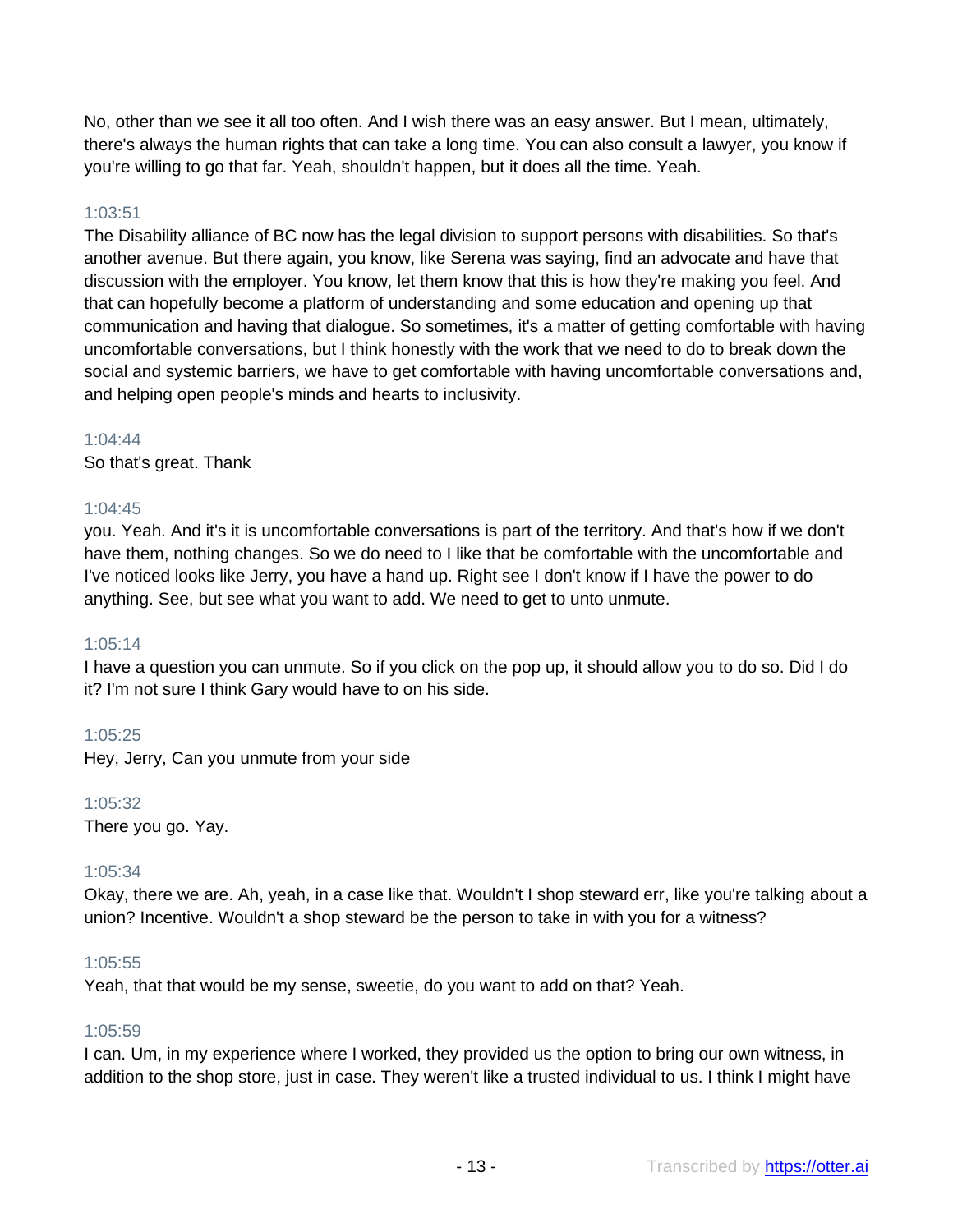been part of that specific collective agreement. But you may be correct in terms of that. It's usually the shop steward who's outlined to undertake that responsibility. Right, yeah.

## 1:06:29

Yeah. Perfect. And we have a comment from Bernadette. I just want to go back very briefly to the contractor questions. It was so we don't lose these threads. Thank you, Bernadette. She commented that something in chat she wanted to spotlight and as an employer who provides temporary or contract services, work with us foundations offers the same or similar benefits to our temporary contractors as regular employees. I believe consulting is different than contractors. We follow all the same employment standards, any employer would we offer more flexibility. Thank you for that comment, Bernadette. And get another one from the chat from Courtney. And let's see, I think this one might be a good one for Megan, how would I handle being asked one of those questions that I can't be asked? Because can't legally doesn't mean they fact can't physically utter the words. So being told that they can ask isn't always helpful because it doesn't guarantee you won't happen? It just means that I have to navigate a very uncomfortable situation. So again, back to uncomfortable conversations. So yeah, so basically, yeah. In other situations, technically, you're not. It's not an appropriate question you should be asking but they do. And you're in an interview. What do you do? They're making?

# 1:07:43

Definitely, that's a really tough one. And before I answer if you hear any outside noise, my neighbors have started Friday early for that. But yeah, you know, that's a really hard situation to be in because, you know, like you said, just because you can't ask it doesn't mean they won't ask it in the moment. I, if I, if someone asked me kind of how to handle that situation, I would try to direct the question back to the job and how you would really excel in the in the role in terms of you know, through your, your accommodations and things like that. I would not necessarily answer that direct question that they've asked you but kind of relate it back to the job again.

# 1:08:31

Right. Thank you any other insights? I'm sure if anyone's been in that situation.

## 1:08:39

Yeah, definitely going off. Of what Megan said, you could talk about like the education, the skills, the training that you have, that would allow you to perform X job function, and just try to redirect it in that way. So you don't have to necessarily tell them oh, right. Like, oh, you're not allowed to ask that. And just focus on the skills that you have and how they directly relate to the different points on like the job posting.

## 1:09:08

Great. Thank you for that. And I see that, Sonia. Janet has hand up. So I think you can unmute yourself and share your question.

## 1:09:20

I was just going to add on to what Megan and Michaela had already spoken to that, as employment specialists and job coaches what we at best sort of support our job seekers in regards to being asked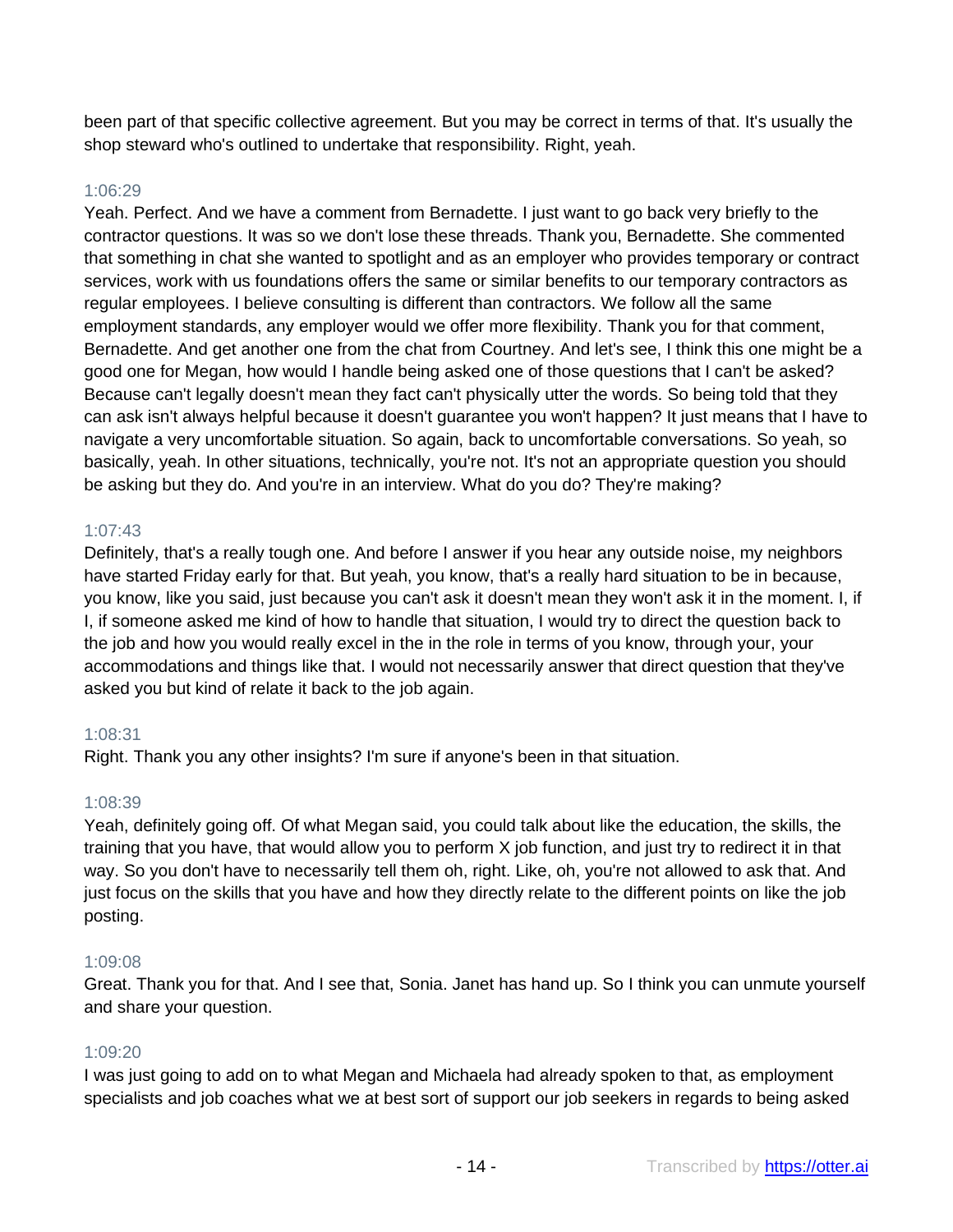these questions is to let the employer know that that's a very intensely private question you've just asked and then encourage them to sort of ask the employer, is there a specific part of the job that you're concerned I won't be able to perform or that I'm not capable of and we asked them to address it, as the ladies had already spoken to like in their skills, their training their abilities, but to be very clear that what you're asking is a very intensely private and personal question. Is there a reason why you're asking that? I can address your concerns in a different avenue and then typically during their interviews, we are oftentimes invited to be present. And sometimes if they feel a little bit nervous or shy, because many of the job seekers we're supporting tend to be younger entry level, job seekers, they will sometimes turn to us and say, I don't know how to answer this and so we can support them, but also keeping the respect for the employer and we don't immediately assume that they're just trying to be nosy. We try to support understanding why are you asking this question because this person may not want to disclose or share those details with you and ends up being kind of like a teachable moment for the employer as well that just because you're seeing a difference doesn't entitle you to ask questions about it. Like you wouldn't ask me necessarily in an interview, why are you overweight? Like do you not like exercising? Do you just like eating? So in the same regard, you don't really are you're not really entitled to ask somebody these types of questions. Unless there's another avenue we can address their abilities through.

# 1:11:27

Yeah, wonderful. And I really appreciate your comment about the teachable opportunity, which is unfortunate that you know, you know, we can be in situations where that has to happen, but it's important to recognize that it does occur again, as I mentioned, not all managers, not all supervisors are created equally. Right. So she, you know, we've had experienced issues with smaller employers don't or don't actually have a sophisticated Human Resources background or setup. They really just unaware of a lot of these issues, right. So yeah, so thank you for that perspective.

## 1:12:01

Okay, we're coming back to Gary. I was going to call you Gary the lawyer but I know

## 1:12:10

in what ways get your shingle ready. Ah, in what ways can employers take responsibility to reduce these barriers and create more inclusive employment practices? And what could we do as a community to encourage them to do so?

# 1:12:33

Think I'm too old and jaded to answer that question. A lot of employers I think there's more and more one want to be inclusive of persons with this disabilities. But what we find a lot is that employers don't really understand what that means. So there's good intentions there. But sometimes when it comes down to sort of what it might mean for them to hire a person with a dis disability. We see some fall off. So the question is what can we do as like a community to increase? You know, there's, there's a lot of organizations, you know, the President's group, being one of them that focuses a lot on educating and helping employers with that exact question. I've always been a big believer in that, you know, getting the right match with an employer and having a successful outcome or a successful relationship where the employer really, you know, hire somebody has a beneficial experience. Sometimes those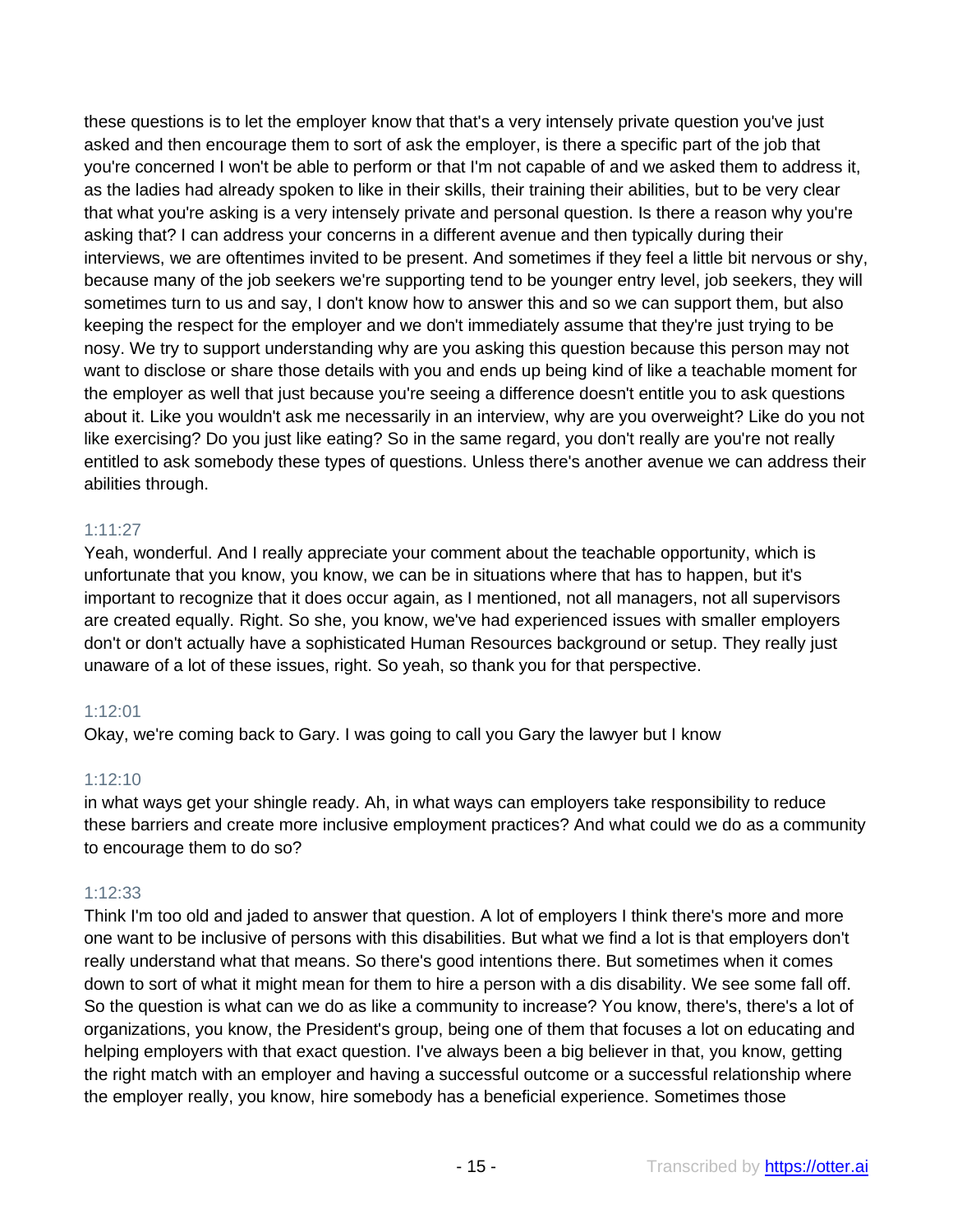employers can become your best your best advocates to talk to. And we work a lot with small businesses. So we asked them if they would come and speak, etc. And sort of peer to peer kind of thing which I think a lot of them sort of employer based out outreach programs try to do, but I think is more employers have good experiences. And then and so when I say good experience that partly encompasses a lot of what we've already talked about, making sure that you know the right accommodations are in place that whether that's everywhere from assistive technology to working hours, etc., etc. and responsibilities on both sides are properly understood and addressed. And, you know, the more we do that, the more I think we can use old positive opportunities to help employers see through, though the one thing I often see with employers and I'm not sure if this is a useful answer, but I'll leave it in case it helps someone else provide a better answers that they have an unrealistic expectations and I think I lost track of the speaker's name as Sonia Janet, maybe sorry. Yeah, a lot of people with disabilities not all but many are entering at a relatively entry level position. And when employers you know, we have employers approached us all the time and then they started sending us these job postings, and they're looking for an accountant with six years of experience with certain accounting packages, or they're looking for you know, what, likely these people if they had those kinds of qualifications probably wouldn't be needing us to help them much in the first place. Generally speaking, so there's an that's one of the biggest mismatches I see. Yes, we want to hire people with this disabilities. So me all the lawyers that you have that are experts in this area that have this disability. So yeah, anyways,

## 1:16:14

I think it's a good point and in particularly in terms of expectations for hiring. I remember something I read not too long ago in terms of just diversity generally were because, you know, as employers have the state, stated interests in having a more diverse workforce, that what that means for their hiring practices and the biases and one of the really interesting one is we know, you know, individuals from certain groups are less likely to be hired have been more marginalized, etc. So when you're actually looking to hire those people, by definition are going to have less experience. So we have to look at even qualifications like experience differently if we're really serious as employers are awkward to diversify.

## 1:16:58

Yeah. And be willing to make a bit of an investment in that individual in terms of mentoring them up, because it hasn't been a level playing field. They're not coming in. That's what I think you were talking about, Tony and, and so if they're really serious, they will make a commitment to, to like, Yeah, I'll work with this individual. I'll mentor them. And in some ways, they'll mentor the employer too, because they're going to teach the inquire line and have to be like this two way street where, you know, the more they do, the better it'll get for all praise. Yeah, yeah.

#### 1:17:39

Absolutely. Megan.

# 1:17:40

I'd also like to add on to various points there. There are some group practices that employers can adopt as well, especially in the hiring process. You know, I know for autistic individuals, some people like to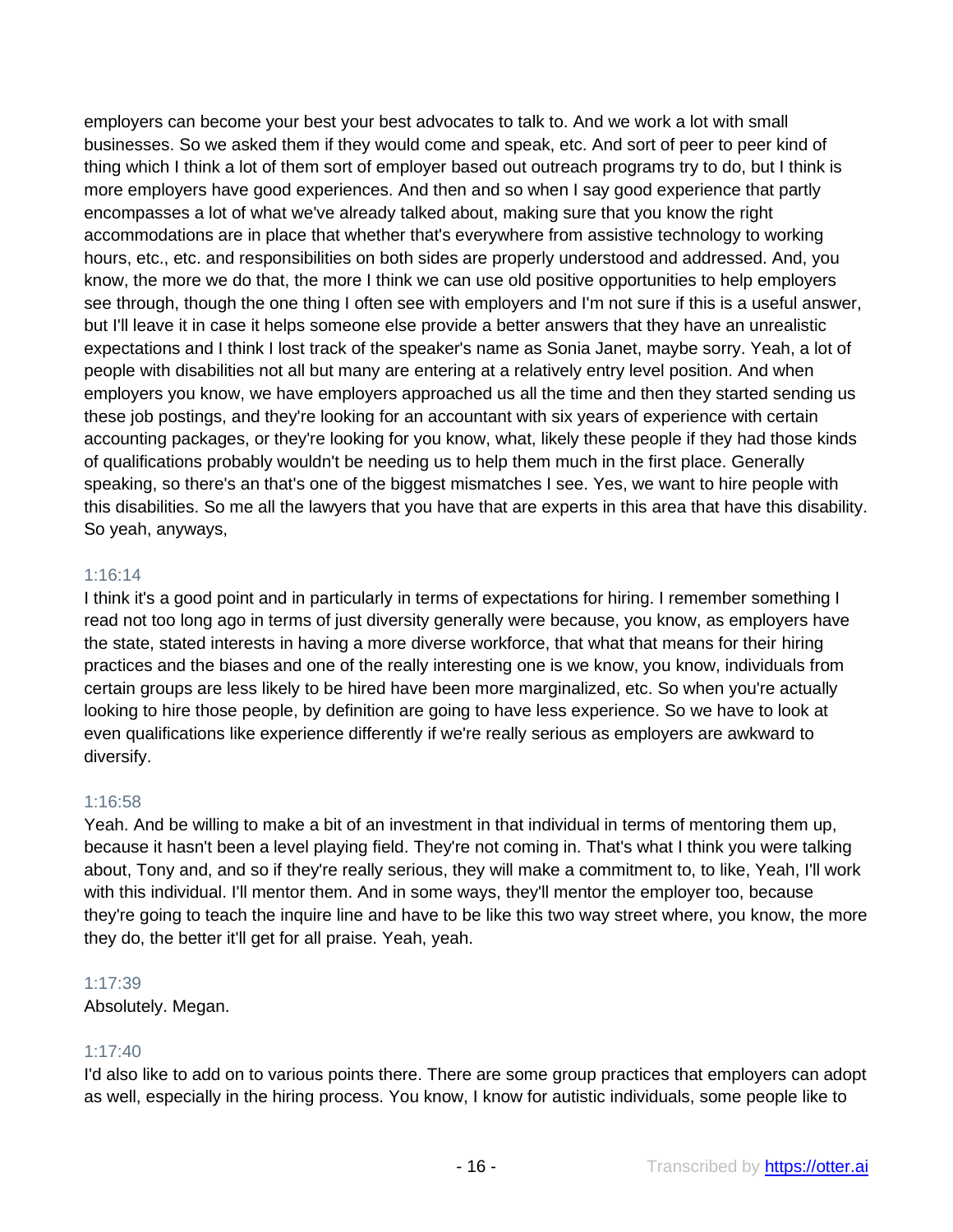have the questions in advance that can really help them prepare for the interview. Or maybe they're better instead of verbally answering a question, things like that. Maybe they're just better at showing their skills and abilities. So doing a working interview might be a really great option as well. And I also want to add to you know, once somebody is hired and kind of just in the work environment in general, there's some really great resources around Universal Design, and how you just make it accessible to everybody. I know we worked with Papa John's and they had you know, visuals and also written instructions on the wall as well. Just to help everybody to do pizza somewhere and things like that. So there's a lot there.

# 1:18:42

Yeah, that's it's yeah. What a wonderful example of that there. There are all sorts of examples and things that exist that people are doing to improve and yeah, that we can learn from others. You don't have to Yeah, it's good options. Thank you. Mikayla Jessa, Dad.

# 1:18:59

Yeah, I just want to say one thing we really work with employers on is recognizing that sometimes we have a really limited view of what disability looks like and especially what it looks like in the workplace. And 90% of disabilities are completely invisible in the workplace. So when we're talking with employers who have 1000s of employees, you have hundreds of employees who have disabilities, and if your workplaces not working on becoming more inclusive and those people are already there, but they might not be accessing the accommodations that they need to be their best selves at work. So it's really important to work on your culture and your inclusive practices because you already have employees with disabilities whether you recognize that or not. Yeah, no.

# 1:19:48

Excellent question. And again, back to our discussion earlier about the pandemic and I wonder how many in how many cases the awareness of disability has come up, given what's happened in the past two years. I know that's been the case here in in the office I work in with some other colleagues. So yeah, excellent points. So Adrian, I noticed you have a hand up. I think you can unmute. I hope I pronounced that Adrian or Adrian, I pronounce your name properly.

# 1:20:18

Yes. Hi. I just wanted to touch on for my other questions about being isolated in the workplace, and what that can look like. So first of all, I want to say frequently when I have a severe profound hearing loss, I have apps so transcription app so when someone's talking, it could just transcribe what they're saying so frequently, when I use these things, and people like Oh, my grandma could do something like that. So it's important even from a customer service point of view, that if you know people with disabilities in the workplace, they're going to also be dealing with customers who have disabilities so you know, it can enhance the customer service. Just want to give you an example of a situation where I felt it was it was isolating, and that I was working at a place where I had I didn't have training and a certain procedure and it was really complicated, really hard. I had to do all the research online and figure out how to make it work. And then after I did that, I was asked to train someone, and how to do the same thing. And then that person was asked to train everybody else. And I was sort of set to go back to work and just and do the work myself. And I wanted to train people too. So it wasn't a situation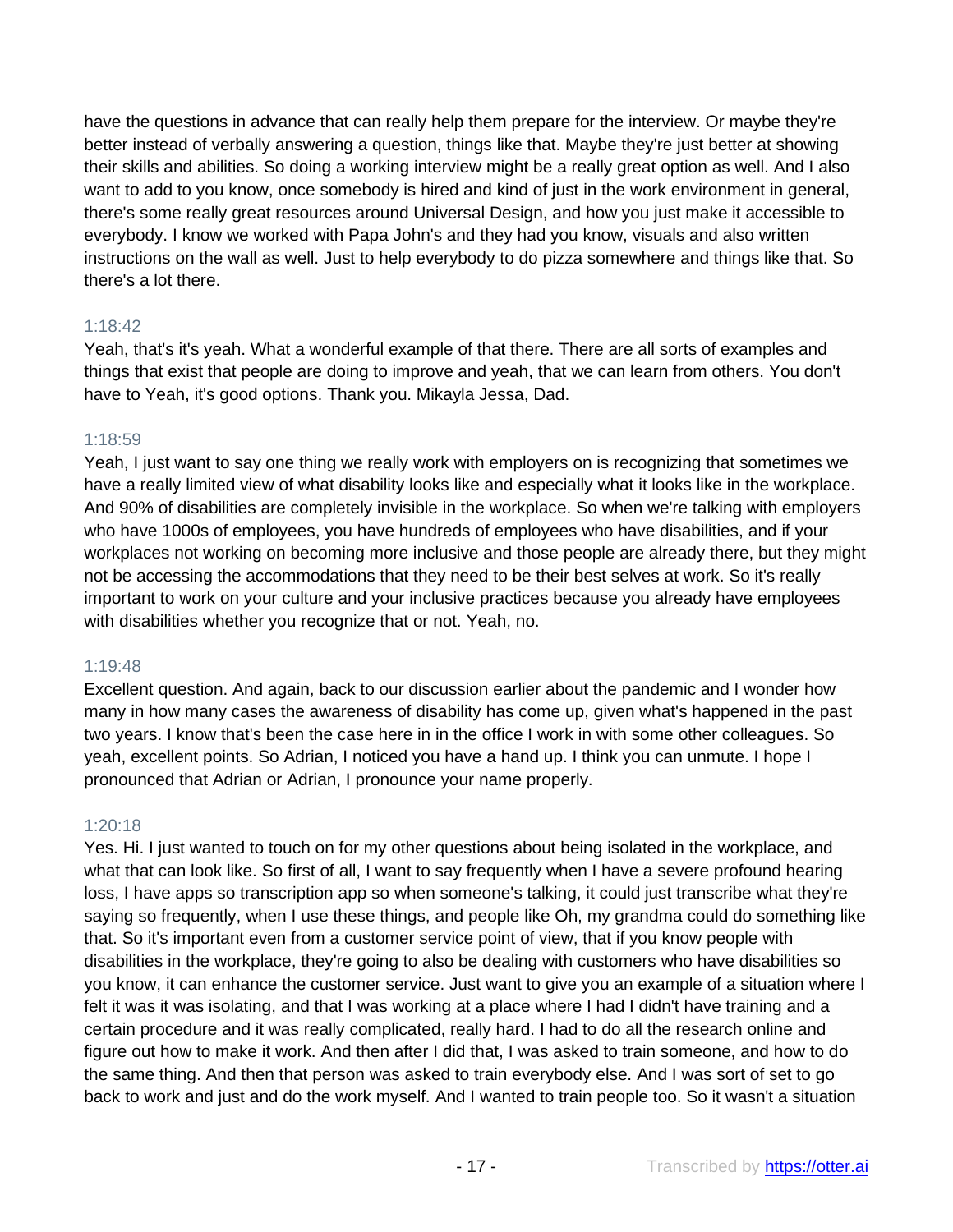where I could actually it was just a temporary job. But I thought it I thought it was a bit discriminatory and that because of my hearing disability, the manager didn't think that I could train other people on the staff even though the person I did train, you know, like they trained that person well enough. So that's kind of an example of like, you know, just sort of, yes, I was working but on the job itself, it was sort of like yeah, training was not part of my job description. But it was basically Well, you know, because of your hearing, they don't think that you'll be okay training other people. So that's just sort of an example.

# 1:22:14

Yeah, yeah. Well, thank you for sharing that one. And yeah, and what a lost opportunity for your organization as well on so many levels. So, yeah, thanks for sharing that. Adrienne. Okay, I think we have one I think we'll start with Makayla, I think this is a good one for you. I know this is a hot topic in a lot of environments, screening software. So can you talk about the screening software that some large organizations use to screen out applications? I'm thinking of organizations that put certain requirements in a job postings such as the need for a driver's license or heavy lifting, which results in good candidates being screened out for something that could be easily accommodate. Yeah, Mikayla, you start others may have some thoughts on this one.

# 1:23:01

I think we would just always tell employers not to use screening software, because there's so many incredibly like biases in terms of disability, but also race and gender, all of these things that those software's just do not take into account. So I think just don't use them would be our approach with employers and they have made those changes. But I don't really know in terms of like, I guess trying I guess the question is more like, what would you do when you're when you know that your resume is going to be screened by those things? And I don't really know that side of it. Maybe someone else does?

#### 1:23:44

Yeah, it's an interesting question, because I think it's, oh, I had the term applicant software, forgot what the middle letter is. But even something like as common as a deed, you don't have to be a large employer to be using something that has some kind of screening or filtering capability. So yeah, so just curious. Yeah. What advice might you give for jobseekers knowing that yes, so many employers are using these kinds of tools somebody want to

## 1:24:25

this might not answer it. Yeah. But I know it's ready, willing and able, we work with some employers that just don't like even though the manager of the store doesn't want to use their, like screening softwares and their regular kind of questionnaires online and things like that, but they might not have the option from head office to not use those software. So, with ready, willing and able it offers the opportunity for the employment agency to kind of flag with us who those applicants might be so that we can kind of ensure that they are seen they're not skipped over. That's kind of the best solution I guess right now, for ready willing and able until we can get maybe some employers to use those

#### 1:25:15

less often. Yeah.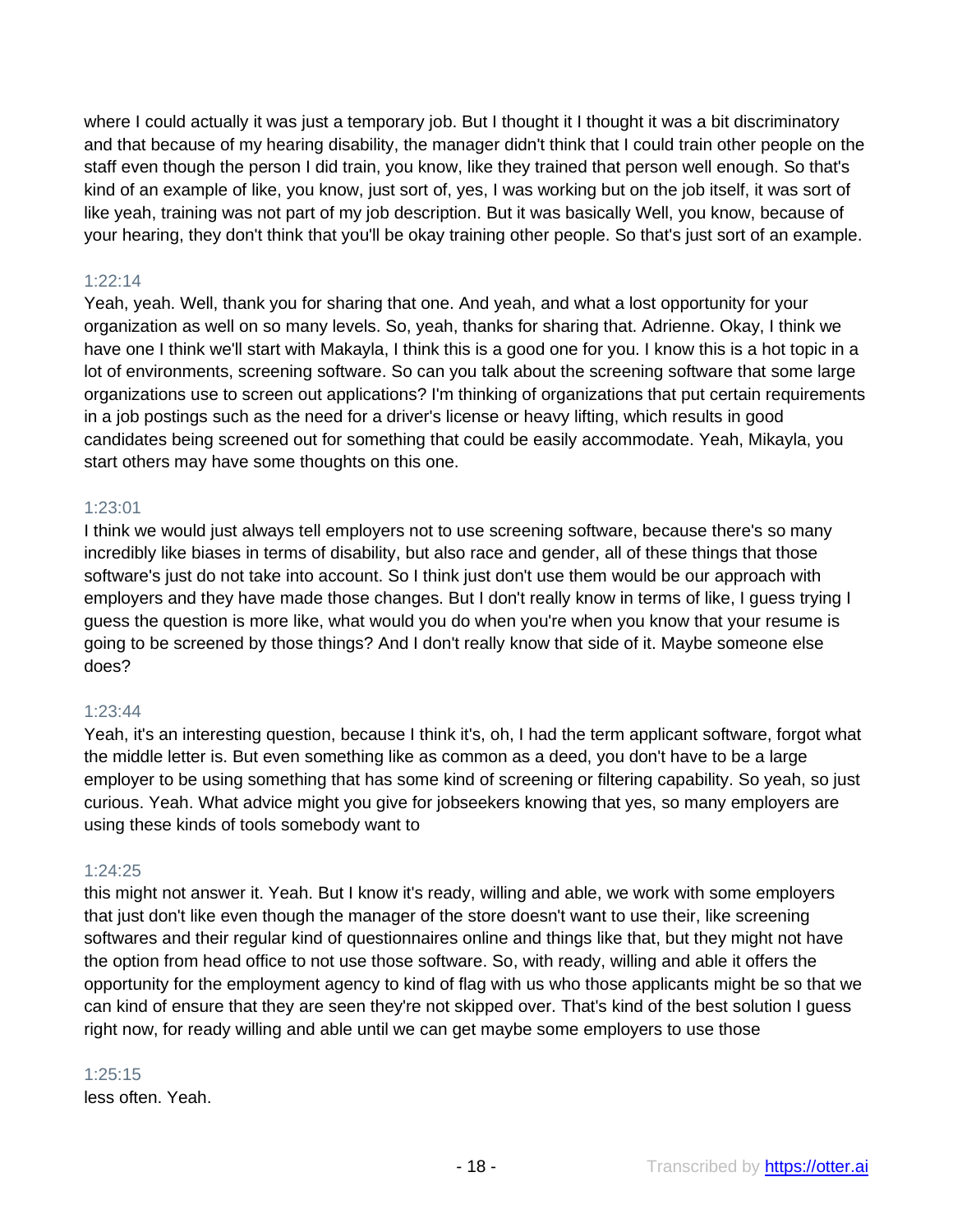# 1:25:18

Thank you. And Mikayla, did you have something to add?

# 1:25:21

Yeah, I was just going to say a number of our large employers have been working with service organizations like ready, willing and able or BC partners and Workforce Innovation. And I definitely think that the using those employment agencies can definitely have your resume seen by employers if you're worried that it wouldn't if you just applied regularly. I know sometimes people like myself, haven't necessarily used a service organization. In the past. I have a physical disability and I didn't know that those kind of organizations existed when I was a job seeker. So I definitely encourage people to do that because a lot of employers are looking to prioritize hiring people with different backgrounds and disabilities and that's often a way that you can get like your resume prioritized because they do want to ensure that they are including different backgrounds.

# 1:26:23

Yeah, excellent tips. Yeah. And again, take advantage of the resources and organizations that were described. I you know, I'm just curious what people think about also, you know, the personal touch, if you see an organization that you think you're interested in that regularly has opportunities that you think you could do, but there's these your perspective on old fashion, you know, informational interviews, checking in with people connections using LinkedIn. Again, back to the conversation earlier, not all managers are created equally, not everyone's great at creating a job description. Not everyone's great at creating good interview questions. Couldn't you see opportunities? Were? Using something like an informational interview to explore might also be an opportunity to educate and gain some clarity. All right, see some nods. And All right, so we'll boo looks like we have from Julia in the chat. And I think Sandy, we let you start off with this one. In some industries, diversity and inclusion doesn't always highlight issues relating to disabilities as part of the conversation. What do you think HR professionals can do to further develop, implement, educate and execute disability specific training that emphasizes inclusive culture?

## 1:27:54

Well, there are certainly a lot of employers who are coming on board and working with organizations. So you know, probably more so on the coast. In the larger centers, in in a small town like where I live we tend to broker that relationship. We tend to bring that that to the employer. So basically, you know, I don't I haven't worked in this capacity in the city. So I haven't worked with a lot of HR departments. I usually typically work with the business owner or the manager of the store, manager, owner operator. But certainly, it's approaching and this may or may not answer that part of the question, but it's certainly approaching employers from a business perspective. So taking into account you know, observing that business and seeing what their trained their higher level train staff are doing, and where positions can be carved, and helping make that employer aware that there are clients that are good candidates and bring skills that are going to benefit that business, and then allow the revenue generating staff to do just that. You know, and in one case, there was a woman that I worked with who was great doing laundry, and the spa owner that I approached, had her estheticians doing laundry, for the linens in the spa. And so I asked her, you know, about how many hours a week and she gave me the number and I said so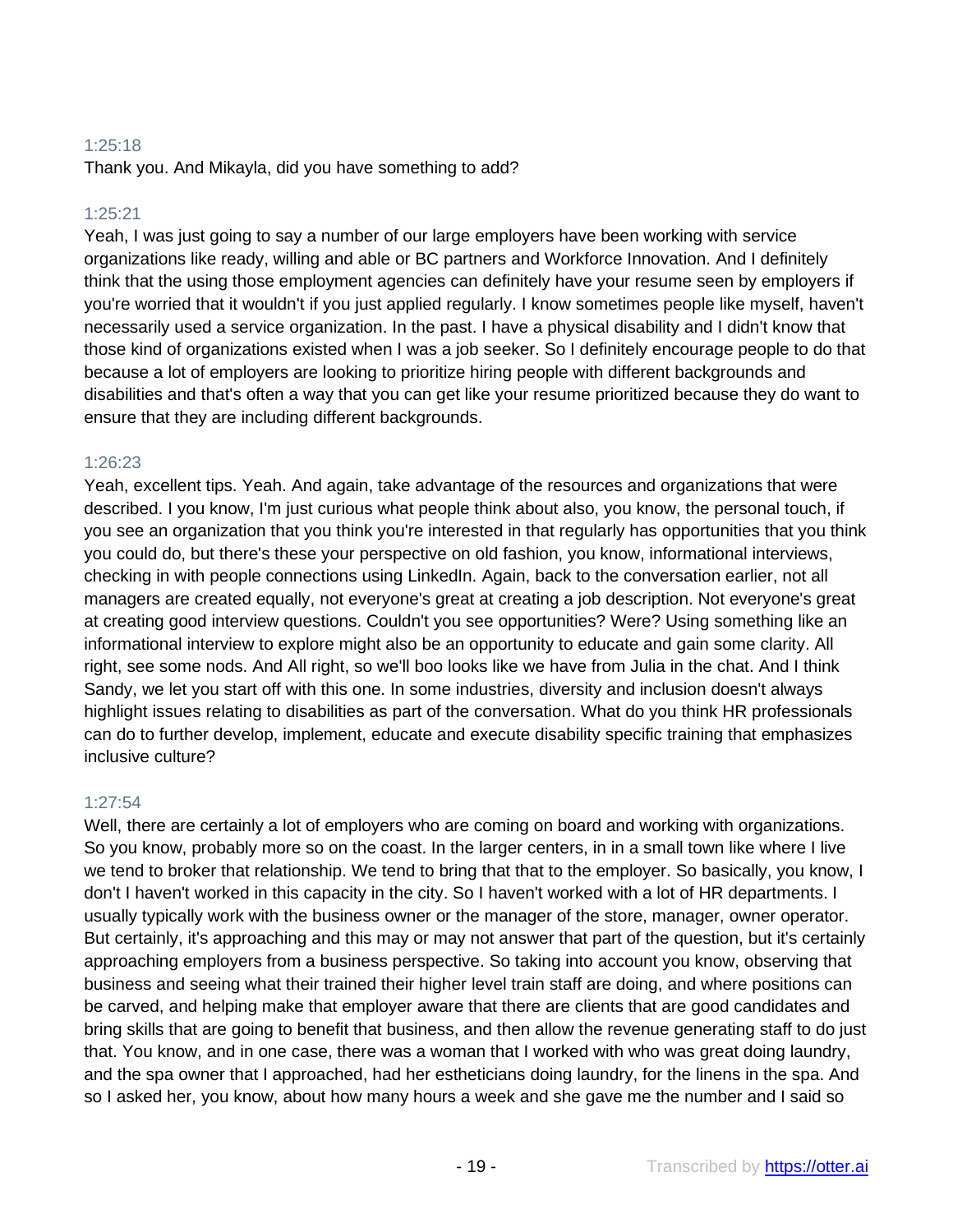basically your build time is \$100 an hour and she said yes. And I said so. At the end of the month. You've just paid your trained staff, the same amount as your triple net lease, to do laundry. And then I provided a business case for why my client could do the job. So I think in a smaller business, certainly educating them that way, from the context that they're looking at it from the business perspective. And I but I do think that's in the larger centers, just from what I've seen, like through the UBC neuro diversity program. Employers such as Meridian meat markets are really doing a lot of inclusive hiring, and more organizations, Canadian Tire Starbucks, they're all they're all kind of getting on board. And I think it's just education. You know, showing them that because somebody has a disability does not mean that they don't have abilities and that's that term. I just find can really lead people away from the fact that that so many people possess skills that would be great for business, but again, within context of that person's interest the business's needs so you have to keep all that into in mind I hope I answered

# 1:30:54

that. I did wonderfully and I apologize for my phone. This is the if they I don't know if you everyone heard my phone ring. So if you did I Oh good. So it's just me. So don't negate that apology from the record. Thank you. Anyone else want to add on that? Is that is a tricky one. But Kayla,

# 1:31:18

um, that's definitely where we work in this within like HR departments. And I would say that a lot of businesses just aren't aware that there's support out there. And they just, they just don't know why did this thing to start with or where they can get started. And so we work directly with HR departments to implement all kinds of policy changes and trainings for all staff or trainings. For HR level folks and above. And definitely, there's so many different places where they can get started. It's just about taking those first steps and finding actionable pieces that they can start with and then go from there. Sometimes they want to start in one specific area of their workplace sometimes start in a specific department. It's just about starting and figuring out what you don't know so that you can learn to do better. Thanks.

# 1:32:19

So Megan, I don't I'm sorry.

# 1:32:21

No, go ahead there Gary. Perfect.

# 1:32:26

I don't necessarily mean these as negative comments, but I've, in my experience, and this goes back to some federal panel work I did this many years ago now but a lot of sometimes the HR departments are very motivated and they're quite, quite general that that doesn't mean that that lots of HR professional don't need a lot of education around this, but I've come across places where the HR people have got a pretty good handle on it. But then they still run into problems when it gets down to as I understand it, the hiring managers and this is where and I think McHale would probably jump all over this but you know, it's one of the best lessons learned we saw particularly well doesn't matter the size of the organization, but you know, the CEO, the CEO, or very senior management, they need to really buy in and drive it from there and so that it doesn't always fall an HR department would be you know,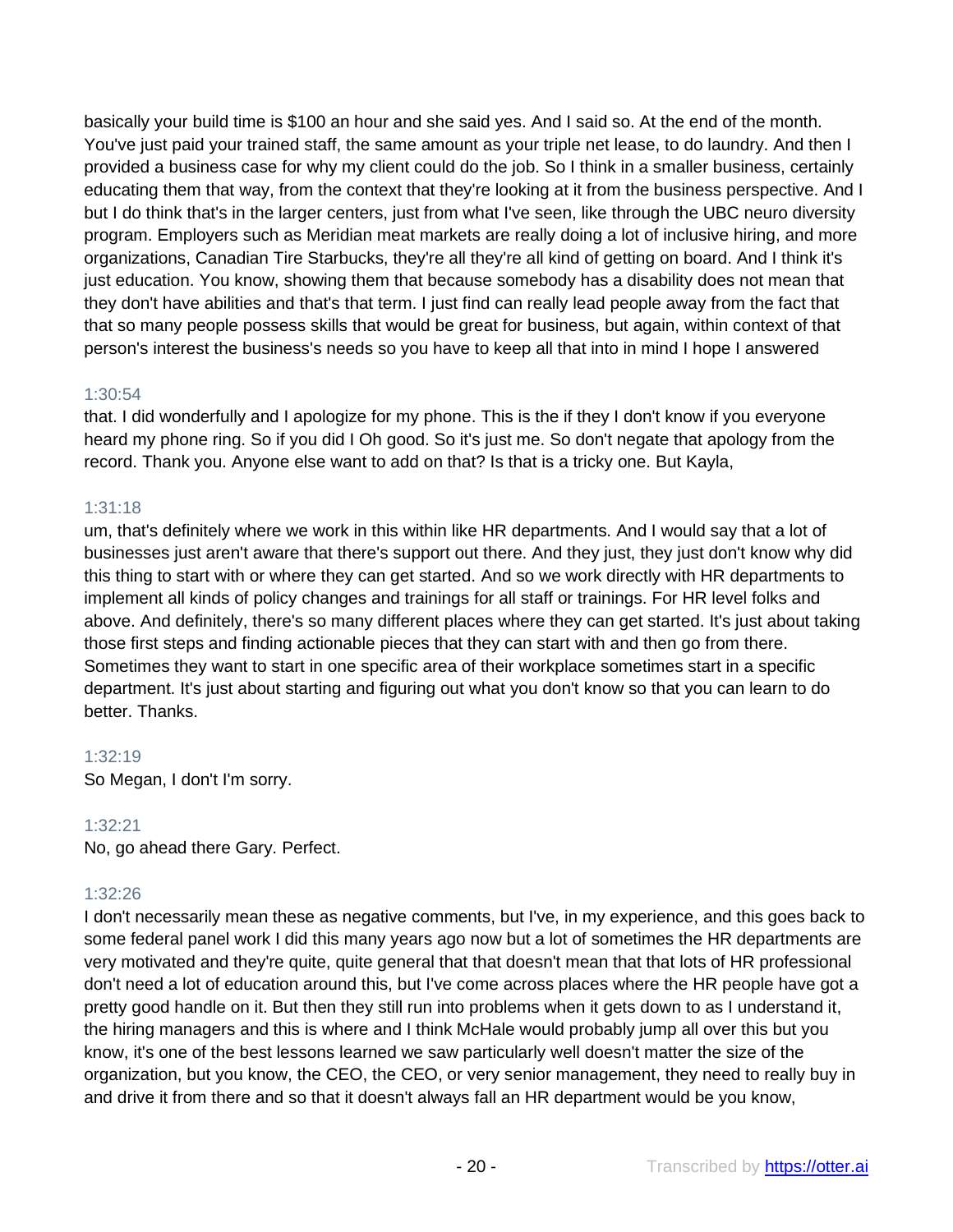constantly trying to convince other departments that this is the approach that they need to take, including those screenings, software's or, you know, making sure that people have the right supports just to do the interview. And then it's not one standard interview that that may be discriminatory towards a person with a disability, etc., etc. So there's a lot of pieces to it, but sometimes, you know, if there's not that buy in from up above, then I've seen it sort of not be able to get effectively dispersed throughout the organization. Yeah.

# 1:34:12

Yeah, good points that you do need to just sort of that multi level buy in. Yeah, something to get things happen. Yeah. Mikayla?

# 1:34:21

Yeah, as Gary mentioned, that's exactly why we have the model that we do, which is that the CEOs are the ones who are at our leadership table. And if they're not, then there's just often not going to be within it within the business and having those leaders talk to other leaders is the most important thing because they set the tone and they can tell the HR department that they need to learn or do things differently. And that buying is so important. We have business leaders who come to us and the reason that they're there is because they have seen XC to do this or do that in the community and that's the reason that they are brought to this work because that peer to peer piece is so important to them. Wonderful,

# 1:35:09

and I'm going to go on a limb and I suspect that is why your organization's called the President's group. Yeah, I put that together. All right. Thank you Ah, okay. See, I had something here. So it's again, one of our comments, something Makayla mentioned a bit ago and was mentioned the survey was the stigma of disbelief from employers regarding invisible disabilities. Several respondents vocalize that they and their needs were dismissed. Because they did not look disabled often be called lazy, unstable, or otherwise unable to work plot properly. How can employers educate themselves on invisible disabilities and what resources might exist for people with invisible disabilities to advocate for themselves? See, can I come back Serena, do you want to start off starts off with this one?

## 1:36:08

Sure, in terms of resources available, I would personally start with it there's a just because an invisible disability is such an expansive term where there's hundreds of disabilities that fall under it. There's a lot of hopefully I can find it more speaking, but there's a lot of databases and like this disability dictionaries and resources that are a good place to start, that provide an understanding of invisible disability even. I would ask employers to seek out resources that are rooted in disability justice so then an understanding of even the term invisible disabilities can be problematic because if you know, have enough knowledge, you can recognize that fatigue can be a symptom of an invisible disability, or stress or if someone's fidgeting with their hands and these are all signs of invisible disability is that going to actually become very visible? So I think it's important to find resources that are rooted in disability justice but a good place to start with the a lot of like, disability dictionaries and overarching resources that kind of is like a first step in the pool. And then you can do further knowledge along the way. I'll try to find the resource I'm speaking about and putting it in the chat.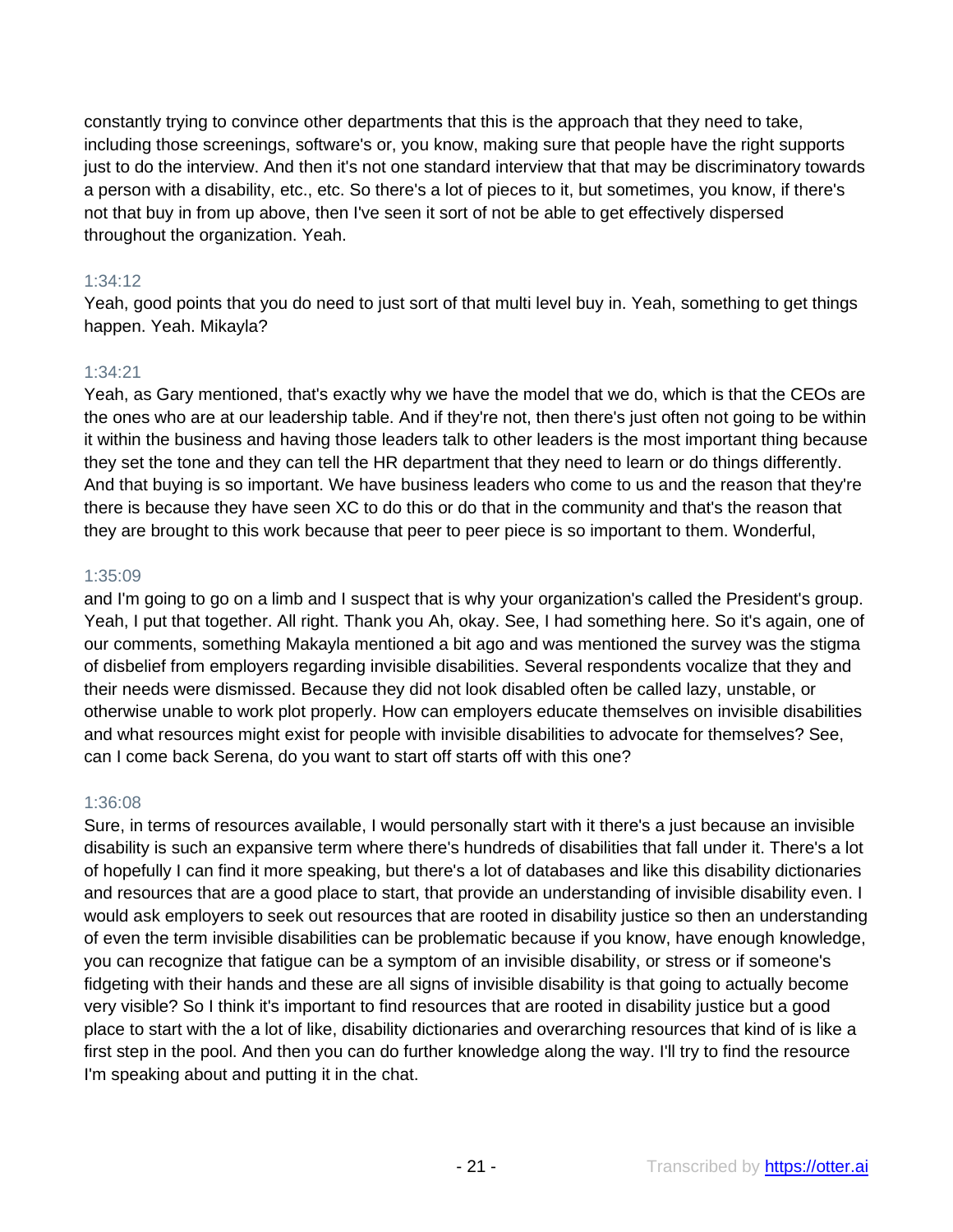# 1:37:40

Alright, yeah. Excellent. Thank you for that. Anyone else has some insights they might want to share this Megan.

## 1:37:47

I can really speak I guess to autism and intellectual disability. Like I mentioned in the beginning, RW EA has their inclusive workplace that has all those awesome resources to help people learn more in trainings and things like that. But the Canucks Autism Network also provides training to employers and, you know, community partners and things like that, you know, in terms of also how you present yourself in the community if you're a customer facing business, right. So there's a lot of resources there. I think also, Sandy had mentioned a great resource that was created by UBC as well. I can't remember the exact name by no link is in the chat right now. So there's a lot of fantastic opportunities out there to learn

#### 1:38:32

more. Great, thank you.

## 1:38:39

All right, Mikayla.

#### 1:38:41

We also have an employer training course called Creating Accessible workplaces. And later this year, we're creating one on creating accessibility plans, which will be required from all businesses in the next few years, as well as one on encouraging employees to self disclose in the workplace, and all the issues that come from that. And also, one more on I think it's on culture. And those are free for all employees and employers across the province.

## 1:39:15

That's fantastic. And, you guessed I was going to ask, Are these going to be available broadly? And you anticipated the question,

#### 1:39:22

and we develop all of our courses through content creators who are disabled and through significant testing by other folks with disabilities.

#### 1:39:35

Wonderful, and that price again, was

#### 1:39:38

completely free for employees.

## 1:39:41

Wonderful, thank you. All right. This one's going to go back, tying into some discussion we had earlier around having a driver's licenses as seen as a requirement for many positions. So yeah, so from Julia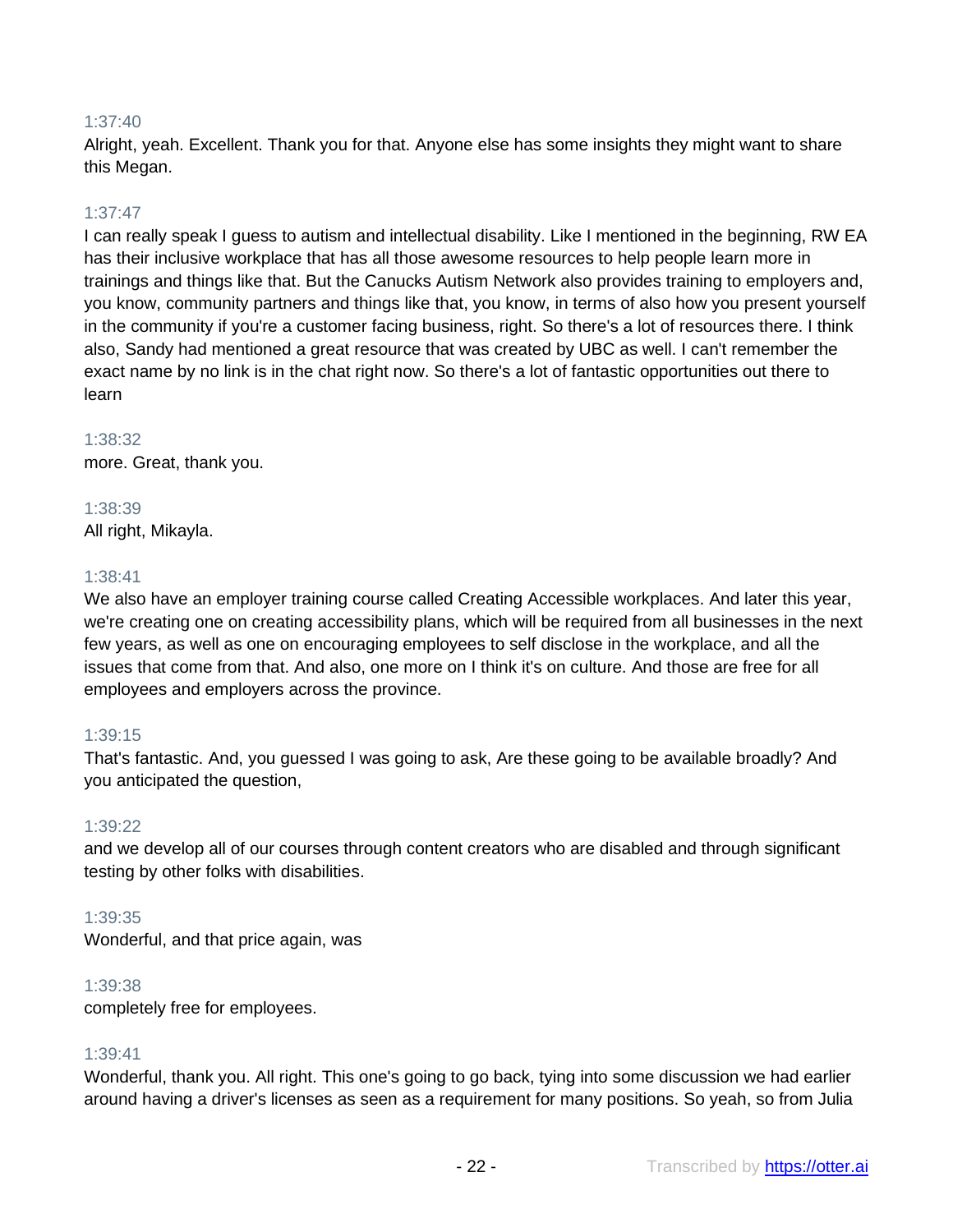many applications, logistics we see a lot of jobs that require driver's license. So Gary, I'm going to get you to start off with this one. However, many people disabilities are not able to get a license for variety of reasons. And then Heather in the chat also express how big this issue is, as is often seen as a basic requirement for adults. Just curious about alternatives, folks for disabilities who don't drive, particularly when it's stated as a requirement for a position

# 1:40:36

I don't think I've got a great answer for that one, Tony. You know, I know that we can sometimes help with to and from work accommodations to Yeah, and that can be anywhere from possibly depending on which program, helping them with you know, Van Conversion, etc. to trying to make sure they got the right sports to get to and from work. But if it's a kind of job where they got to drive around the city and do those kinds of activities, you're going to have to sort of take a look at that on a case by case basis and then offer the employer a viable sort of alternative to why that wouldn't be an obstacle to doing the job effectively. And usefully and yeah, I mean, sometimes there are bad call bonafide on a Friday. I'm not sure I'm saying that right. But you know, requirements that you know, if it's a delivery driver, and then, you know, perhaps that's one you're not going to get around, I'm not sure but others might have a viewpoint on that but that's the best I can think of off the top of my head. But I have seen that a lot and I think the problem is it's often in there and it's not really needed. So there again, you know, there's a way of getting in there and making that personal contact and finding out just what's required and what are some maybe alternatives around that that meet both. Both needs is probably going to work in a lot of situations.

## 1:42:21

Yeah. So that was one of the best answers that started with I don't think I have an answer for this question. So you know, nice turning up the tables there, Gary. And, yeah, I do like to do that. Yeah. Look at the individual. I think case by cases, I think useful. And I would agree. I think sometimes things like driver's license is one of those things has been it was we had this in our job description for 20 years. No one's thought to change it or questioned whether or not that is still necessary. So yeah, I think that's I think it's a good one. And, and I think they've got some clarification. Sometimes there's a question about whether do you need to provide proof of this in the application or it's about a proof of ID. So, Angela, I did see your hand up. Is that the point you're trying to make? Or you have something else to add on that?

## 1:43:16

Yeah, I think that's just the clarification. So Gary, I think you could probably speak to that more about using a driver's license as a proof of ID more than ability to drive.

## 1:43:27

Oh, if that's the issue, then I know we are programs will work closely with the participant to find alternatives there's he can almost always find an alternative. Id situation can be more challenging than the first looks. But you know, the part of what we will try to do is support a person through making sure they got the kind of identification they need. So if it's really just, that's there for identification purposes, that's, that's something I'm hopeful can be easily overcome. relatively easily. Overcome. Yeah.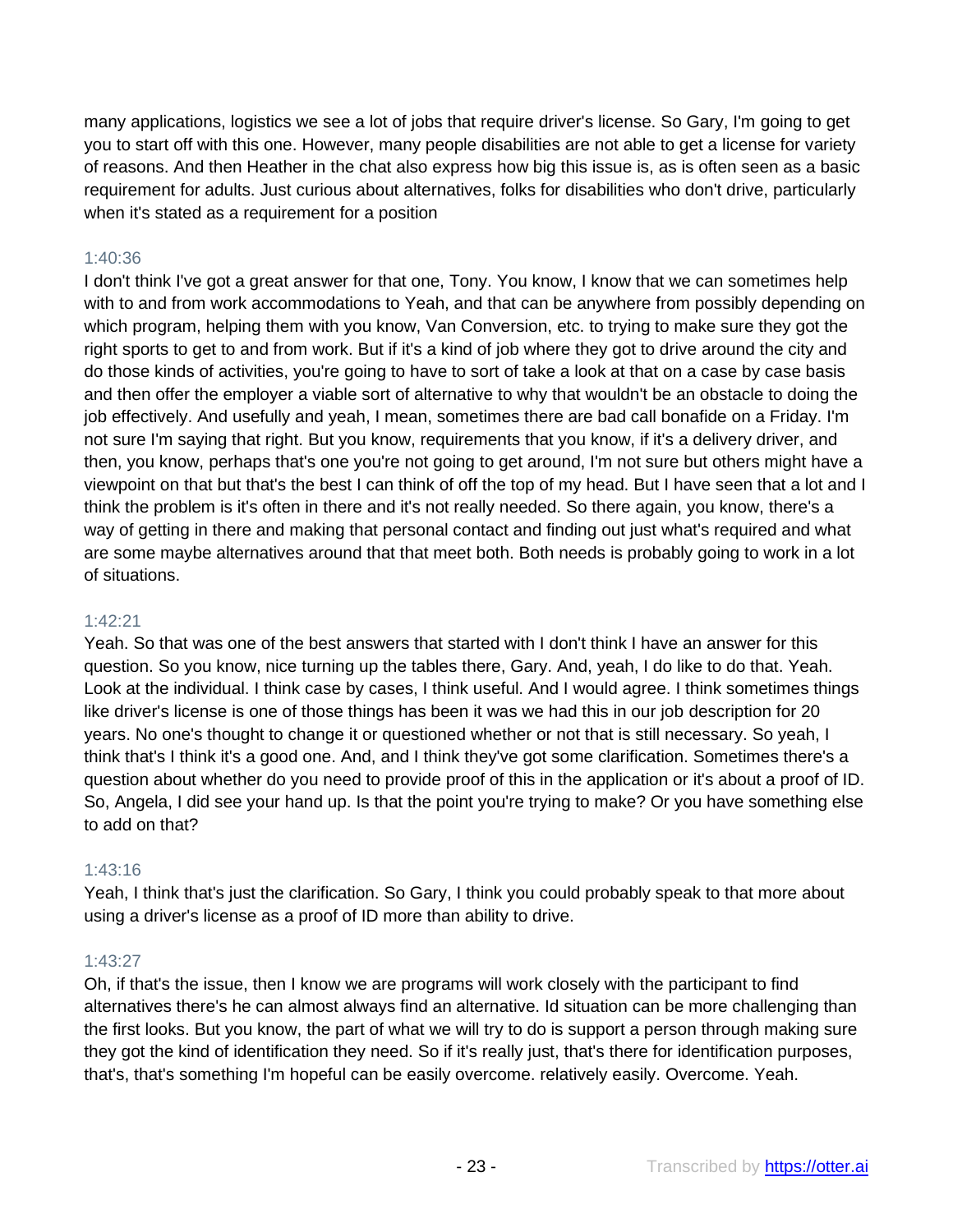#### 1:44:14

Great. Thank you. Okay, it looks like we have something from Jessica. She says I went through an entire very long job interview process, including doing assessment work, before they told me at the very end that I no longer qualified for the job because they just realized I didn't have my license. I wrote in the application that I did not have my license due to my medical conditions. They even had the audacity to ask if my disability was temporary. The job was only a 12 month contract. It was not a job that required driving. The odd travel needed could have been supplemented in other ways. Yeah. I think you know, yeah, that's just disappointing story that still exists too much. Where I think, yeah, there's just a lack of being open minded or creative in terms of, you know, someone's had driver's license before we've required before it. We haven't really thought about whether or not we still need that. So yeah, sorry. They've got through that, Jessica. Yeah, that would have been very frustrating.

#### 1:45:15

I just want to say I totally concur. And that to me, sounds like an employer that was looking for a way out. Yeah, yeah. Which is just a disingenuous color out there. That's just, that's just a personal comment. not wonderful.

#### 1:45:35

And Mikayla, do you have something to add there? Yeah.

#### 1:45:38

If an employer is connected to a service organization, of any kind, that's a really easy area to Job part of. One of our businesses has had a great example of they used to include that on some of their job postings, and then they realize that it actually is a great role for someone who loves to drive to take on part of the job requirement. So in that instance, it was a small business and they realized that they could hire someone with anxiety who didn't want to work with customers to solely do the driving person the job to deliver some of their I think they were it was a bakery in that instance, so delivering baked goods to people specifically as the job so that they didn't have to interact with people and then the people who didn't want to be doing the driving, not have to do that as part of their jobs. So as long as an employer is connected to some kind of services that could recommend something like that, then that's a great solution, but it's hard for the employers who don't know to connect to services. Who can help them with those kinds of things.

#### 1:46:50

Yeah, yeah. Great

# 1:46:51

points. And Megan,

## 1:46:52

I just want to add all this is really kind of showing how important is for employers to have a really inclusive job description. You know, there's so many job descriptions out there that are full of jargon. You know, they have unnecessary skills are kind of things that you don't do very often in terms of tasks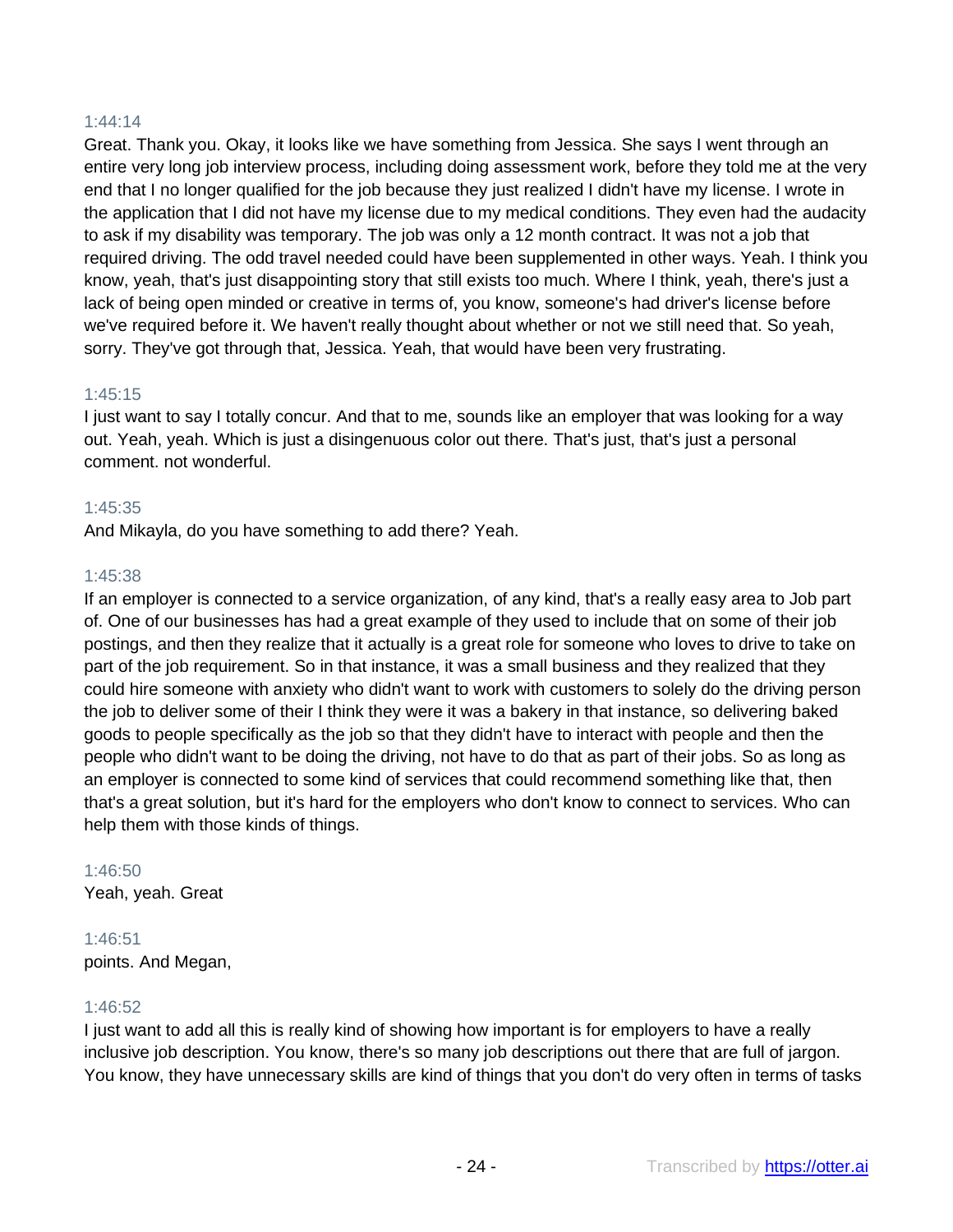that are listed. And removing those really helps the job seekers or the applicants really understand what the qualities of the job are. So definitely important to have an inclusive job description.

# 1:47:24

Yeah, great. Yeah, make sure that that inclusive up to date, and be open and flexible and I love McHale's examples sort of reminded me a bit of Sandy's laundry example. That yeah, there might be ways to sort of split things up in a way that are that that's beneficial for everybody. Okay. Okay. We're next going to get into a question regarding this little thing called a pandemic that we've been living through these last few years. And I think, Sandy, I'll start with you on this one. Um, COVID-19 has shook the world but it also showcased to employers the capability to conduct work remotely. Something has been of great benefit to those in our community. What are your thoughts on pandemics specific accommodations existing long into the future?

# 1:48:12

Well, I think that people have like you said, people have identified that, well, there's, this can be done. You know, we've all become very familiar with Zoom. I didn't really know how to use Zoom prior to the pandemic. And so I think it's really paved the way for people to be able to work from home to be able to participate in meetings and, and not be impacted by social anxiety or, you know, other, you know, just being outside of their home if accessibility is an issue. So, I think that this really does help to bridge that gap and lead to more inclusivity as far as hiring practices and, and really placing people skills ahead of what might have been perceived as barriers and not be seen as something that could be overcome in the past. So I think it's great. What I also noticed too, outside of the technology point was that as businesses started to get up and running again, many of the full time staff had found other employment. And so it also allowed us to really brokered the relationships and do a lot of carving and customization and, and help employers really see the value of clients who maybe don't want to work full time, but they have some specific skill sets that are really going to bring value to the business. Yeah, so I hope it I hope it continues.

## 1:49:49

Yeah, there's so many Yeah, and I love your point in so again, how many of us use Zoom prior to this? I don't think I've ever said the words you're on mute before.

# 1:50:00

I've sent my children that they were deleted because the wrong deleted you know, and one of one thing that that's really come around and become forefront in my mind is don't kill the skill. You know, everybody has got skills and showcase those skills and showcase them in to the right employers in the right context. And, you know, for instance, somebody living with ADHD, I want them on my team. If I'm brainstorming and trying to find grants, I don't necessarily want them to write the grants because the follow through might not be there, but they are they are the ideas people they are the people who are going to find the resources so don't kill a skill.

# 1:50:45

Yeah, I liked it. Don't kill the skill. And there's and there are some things that we've learned. And that is my sense as well, that there's an openness and flexibility on the employer side that I don't think existed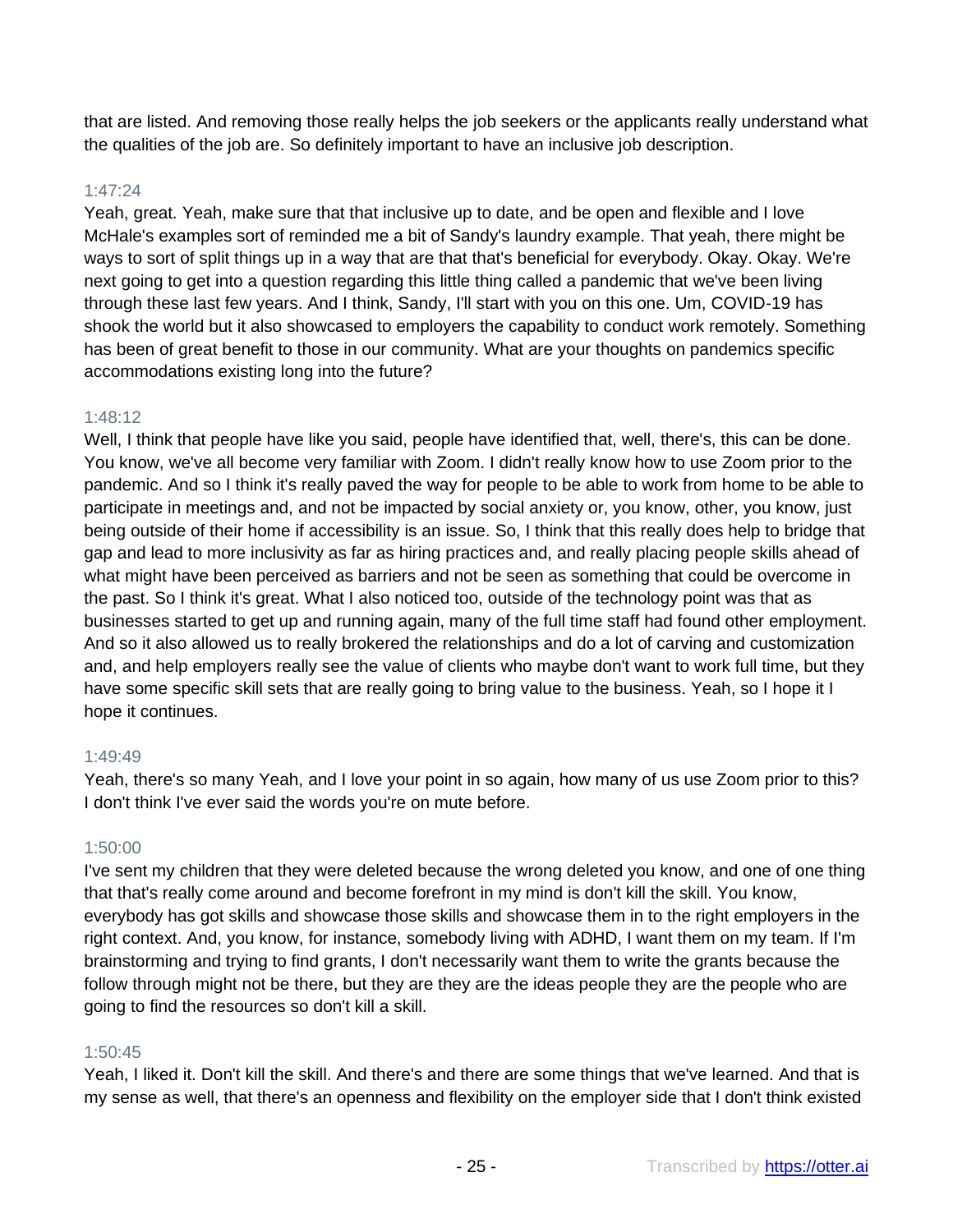before. You know, the trick is how long will this last? You know, how do we keep you know, and you know, what is it that we could do to, you know, keep that momentum or keep pressure up, you know, those of us who are both employers and advocates, you know, taking on those two sides of things.

# 1:51:10

If I can just say one more thing, what we've done is we've created inclusivity awards. For our employers. So every September, its diverse abilities or disabilities month, and we make visits to employers and we used to have little stickers that they would put on their windows or entry doors. And now we do plaques. And they are identified as inclusive employers, and they are listed in the newspaper and they are celebrated. And in a small town, where people think that discrimination runs rampant. You know, we've made some major headway. So people want to be part of the trend and you know, not just as a trend, but there's something a change that needs to be made. And so that's another way is identifying them and celebrating.

# 1:52:02

Yeah, yeah. And sort of that positive that the celebration side, Gary, I'm sorry, dad.

# 1:52:08

I'm just a slight you know, early on in the pandemic I was interviewed about, about, you know, what kind of opportunities these are opening up for persons with disabilities and I, I think there's probably a lot more upside and downside, but I think that there's also some issues to keep in mind. Technology, I tend to come back to that one a lot. Just because there is the technology to work from home. That doesn't necessarily mean people have the technology to work from home. So an employer needs to be able to accommodate that and the tools they're using may not be accessible for that person's particular disability. And we've run into a lot of that as well, you know, so, although I will say there's, you know, a lot of software, some of the major ones are a lot more in tune with making their tools accessible. It's still something to watch out for, because a lot of companies have proprietary kind of, you know, soft software interface programs, etc. So it'd be a bit careful on that. And there's, there's one of the and you know, it depends, like, it can be very useful for people that like to work at home, and that's a way but they're there. It can also be very, very isolating, you know, if suddenly they're all shifting, and, you know, there's not that option to actually come into work and actually have the social interaction that that some are looking for, and the supports that might just be there in the workplace, as but yeah, so there's, there's hope. It has certainly demonstrated in a lot of things that employers used to tell us weren't doable. are deaf, definitely doable. Just a few things to keep in mind that that, yeah, that you don't go completely that way. For all people.

# 1:54:12

Yeah. Yeah. Yeah. And I think that thank you again, the importance to show them individual differences, you know, the range and the pros and cons of all situations. And I think also some of the challenges I think your point of view, you know, something might be doable with technology doesn't mean everyone has it or can afford the technology that's necessary as well. So I think you know, I don't know if that's a bigger policy issue, but issues around you know, you know, appropriate Wi Fi computers that are strong enough to run with whatever an employer might be running. So, you know, these are all considerations.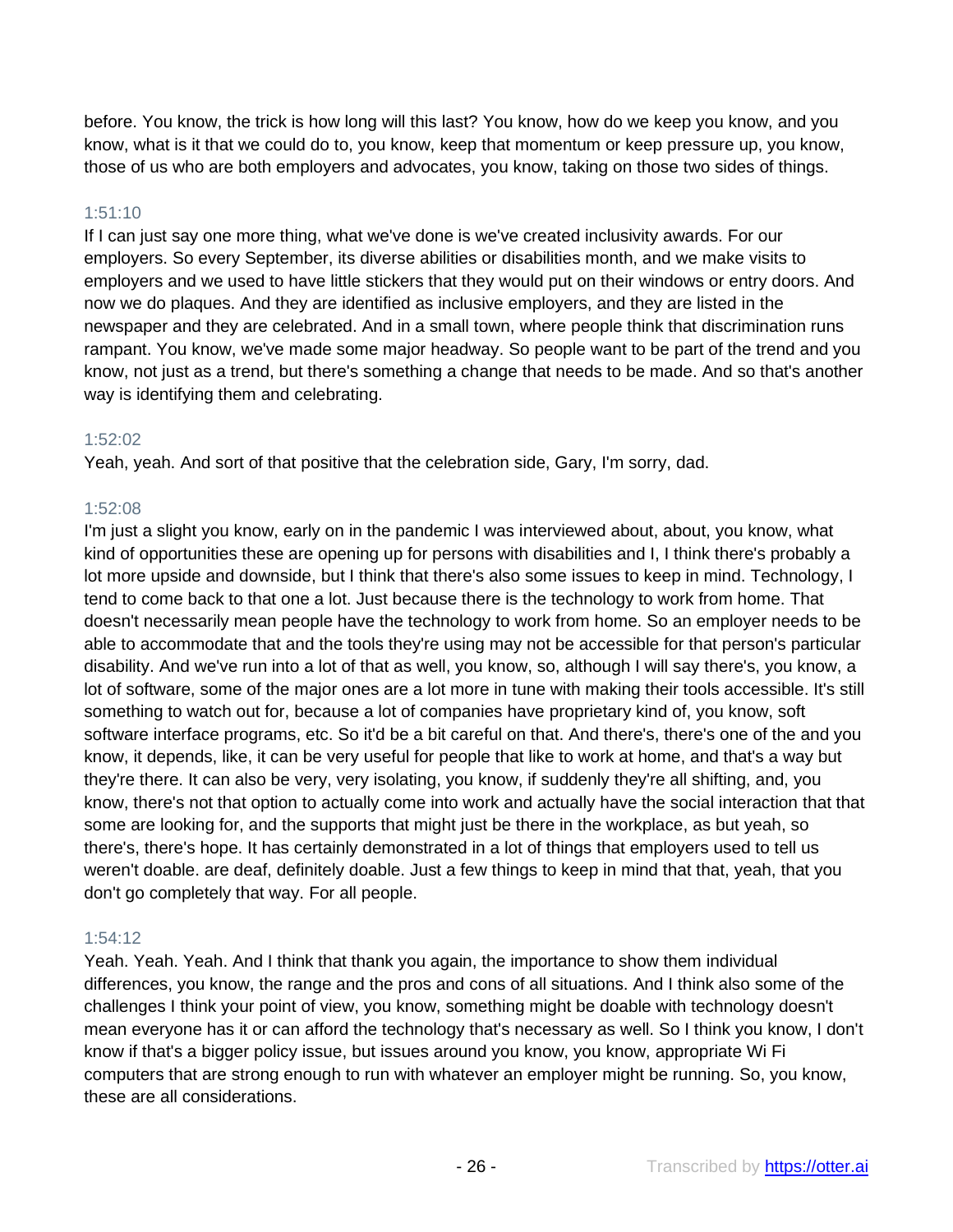# 1:54:51

Big time Yeah. Yeah. That we're seeing that what we call the digital divide, actually getting a lot more emphasized during the pandemic for those very, very reasons. Yeah.

## 1:55:06

Yeah, yeah. No, I think I think it does seem like a bigger societal issue. Sometimes. I get it seems like there's a solution there, but it's it actually opens up other issues. And we're staying on the combination, Mikayla. So it's going to be for you. So speaking of accommodations, and especially taking into account virtual capabilities, survey respondents pointed out particular difficulties if their needs suddenly change. They have a progressive condition or if their health fluctuates on a day to day basis. What is the responsibility of the employer to accommodate these kinds of changing needs?

#### 1:55:41

Absolutely. I think the Stats Canada last add on disability showed that episodic or I think they also call it fluctuating disabilities are the largest number in Canada. And definitely, part of creating accessible workplaces is having those knowledge in place within HR departments and leaders so that when people do come to you as existing stuff and say that they either have a changing disability or they've acquired a disability or they've had an injury or something like that, that they can accommodate and make sure that they're retaining their stuff. Okay, thank you for that. And

#### 1:56:30

in while and while I have you still there it there was a question from Mike in the chat about a resource that one with a disability can access to find if an employer is accessible prior to an interview. And I believe you mentioned something already to maybe just while we have you.

## 1:56:48

On our website, we reached recently relaunched it this summer. And I really stressed that I wanted employees to be able to come to our website or job seekers to see employers that are committed to accessibility. So I've made it so that each employer has a little profile that you can click on. And hopefully they've highlighted any accessibility initiatives that they may have created. And a little bit about like their workplace culture. And it links directly to their website so you can look for any job openings they have. Well, we can't necessarily like say what to what extent they are accessible already. They are committed to becoming accessible so that means they're trying to take our training or they're coming to our events or they're engaging with us in some way so that they are learning and growing in this area. We can't say that any of them are like 100% of the best practice yet, but they are trying which makes a big difference.

#### 1:57:51

First step on the continuum. Wonderful. Um, okay, this one is going to we're going to start off with Serena on this one. What are your tips on helping service or social service organizations be more inclusive of disabilities in smaller towns and communities across Canada?

#### 1:58:12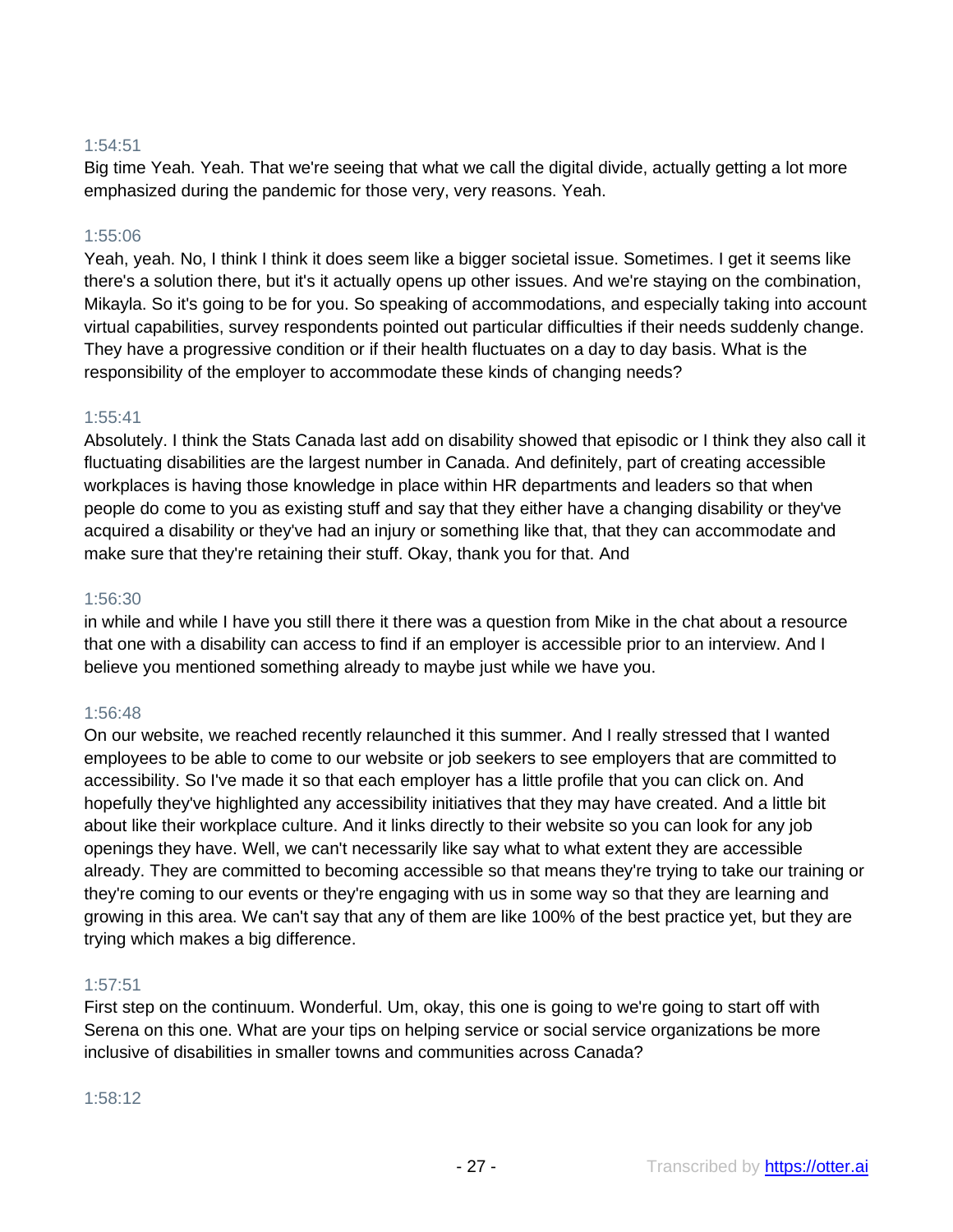That's a really good question. And I've only lived in big cities growing up so it's a bit difficult for me to answer I'm trying to thing small communities across Canada I guess there is a lot of resources and trainings available to folks I know that I've done some workshops and Disability Justice

# 1:58:44 panels around

# 1:58:47

from Bihar consulting and there's other groups that also do it. So if you have an organization that perhaps like you're an employee of I've like previously suggested workshops to make like all of our staff and management more aware of issues that I knew affected myself, but of course, not everyone discloses and could affect a lot of your fellow employees as well. I think that could be one approach, but I think I might defer to other folks who have had more experiences in small towns and communities about what has worked for them.

# 1:59:20

Wonderful, and I know Sandy has mentioned her small town credit credentials, and I'm initially from a small town, but that was a long time ago. So let Sandy speak.

# 1:59:31

So when I started my role 15 years ago, there was really no organizations in town. You know, we were Theo BC, internet service, and until I came on board, and so I think what it really takes is those conversations and reaching out to parent organizations who may have a budget for satellite offices, in smaller towns, going to community meetings. Talking going into if you have an Access Center, if you have a service BC center, writing to Service Canada, getting people on board, getting a group of people to write letters, make some noise, and say these are services that we need in our small town. I know it worked for us, we we've got CLBC we've got interior community support services, we've got CLBC presence, we've got our wellness presence. You know so many organizations now because once you become involved and self advocate and get other people on board, then they can't help but listen, and you know, and go to your MLA go to your mayor, go to you know, city council, whoever will come on board and walk alongside you to bring services because that just enhances the town. And there again, take a look at what brings people to the table. So if there are no support services in your small community, that means that from an economic growth perspective, that community is not going to grow. And that's not going to be favorable to City Council or the mayor. And so bring them on board from that perspective. Know who your audience is, know why you're pitching what you're pitching and find a slap that's going to bring them to the table and start the conversation.

# 2:01:26

Wonderful, some great tips and Meghan

# 2:01:28

also just want to add, since it sounded like this question came from somebody maybe across Canada, ready, willing and able is taking place in almost province, almost every province and territory across Canada. So there should be people across the country that can help a service agency kind of adapt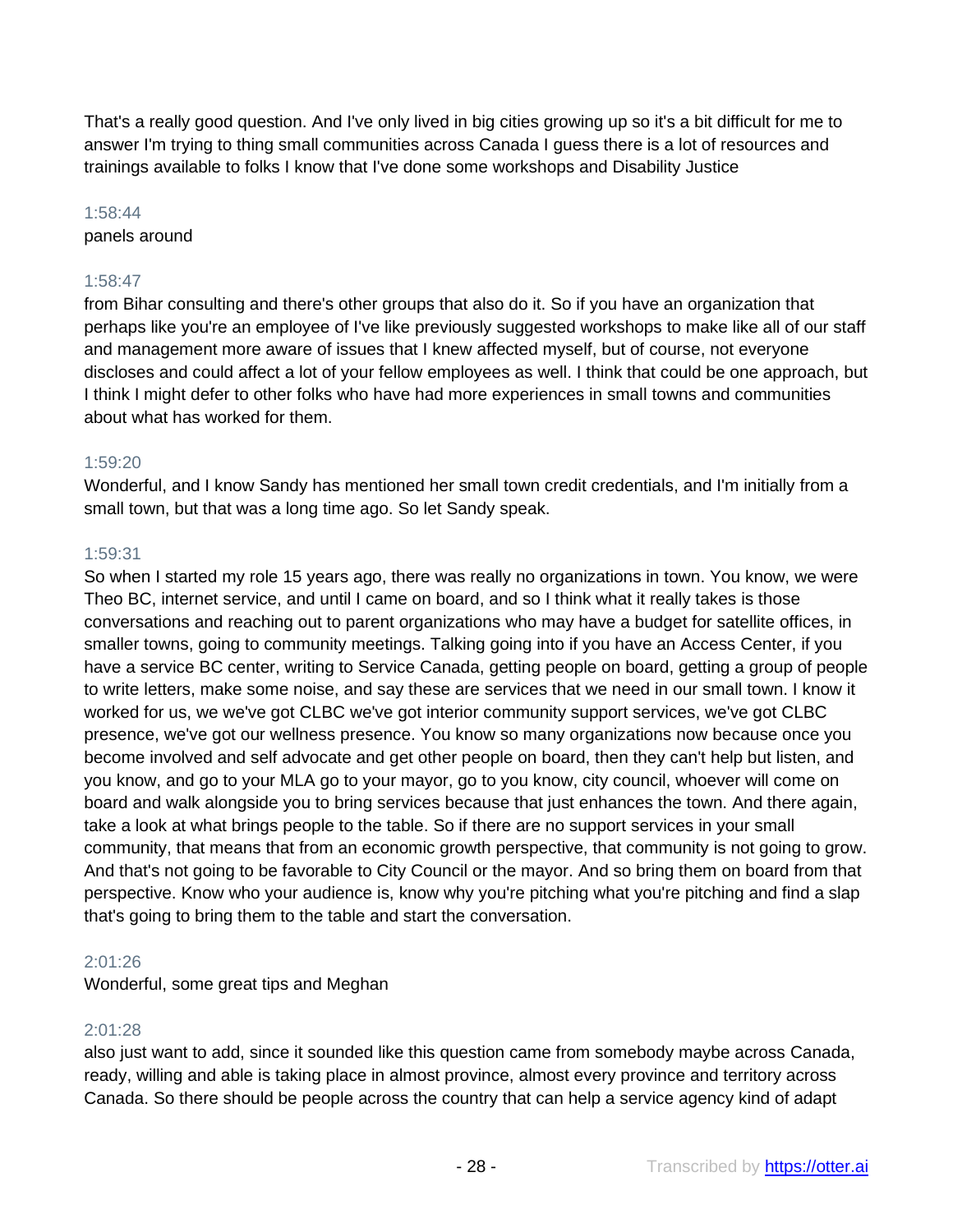and train up in terms of being more approachable. And it's also a program that really tries to increase the capacity of agencies. So you know there for people who are hired for certain positions that are generated by ready, willing and able, there's funding available to help support job coaching and things like that, that might be needed. So it's a great opportunity, if you're coming from across the to engage with ready will enable by default, an

#### 2:02:20

excellent reminder of that. And again, particularly in Yeah, we could get back to this format, we could have people from anywhere on this particular call. So thanks for that there Megan. Sonia, I noticed you have your hand up I

#### 2:02:33

think I can pass you can unmute. Hi,

#### $2.02.44$

I think Sam between Sandy and Megan. Everything that I was going to comment on has already been covered. But what I was going from my perspective as an employment specialist, and I live I mean, technically I am in a suburb of Vancouver but it is still kind of a small town called Maple Ridge and what I would encourage people who are working in any sort of service delivery model of employment support is to go out as Sandy had mentioned, meet with your local BB IoT, market yourself the skills and abilities of the individuals who are supporting to find work and employment. And I think one of the things that has been really successful for us as an employment team is meeting with employers to find out where their hiring needs are and where they're changing. And then encouraging them to meet some of our candidates that are prepared and capable of doing that work. And I think once you can address a business at their bottom line and show them that this is a great investment. There's low recidivism, these are people that are excited to work. They're going to show up with a great attitude and ready to go even if they're at an entry level. Sometimes the proof is in the pudding and once they can meet these candidates and see their commitment to being excellent employees. That's where you can sometimes flip businesses and something that has been very powerful for us at best is the business to business referrals and recommendations when we've had people such as the owners of Cafe divano and Gabby, Gabby and Jules here in the Lower Mainland, ones a coffee shop and one is a bakery and they're affiliated, having them speak to other businesses through boards of trade and share that their bottom line has been effective in a positive way by hiring adults who are neurodiverse or in some way physically disabled, because then it's not just sort of a feel good approach to employment. It's here's where it's been effective for my business bottom line. So I think maybe in smaller towns that's a great angle as well go to your commerce, your board of trade organizations or directly to businesses. And you know, once you get in one place they can then be your next great advocate in a meaningful way to other businesses.

## 2:05:23

Yeah, yeah. No, I love that as a tip. And again, and there's just a different credibility. That's, you know, it that organizations have with organizations they already know and trust or know from a specific context. So thank you for that. Mikayla.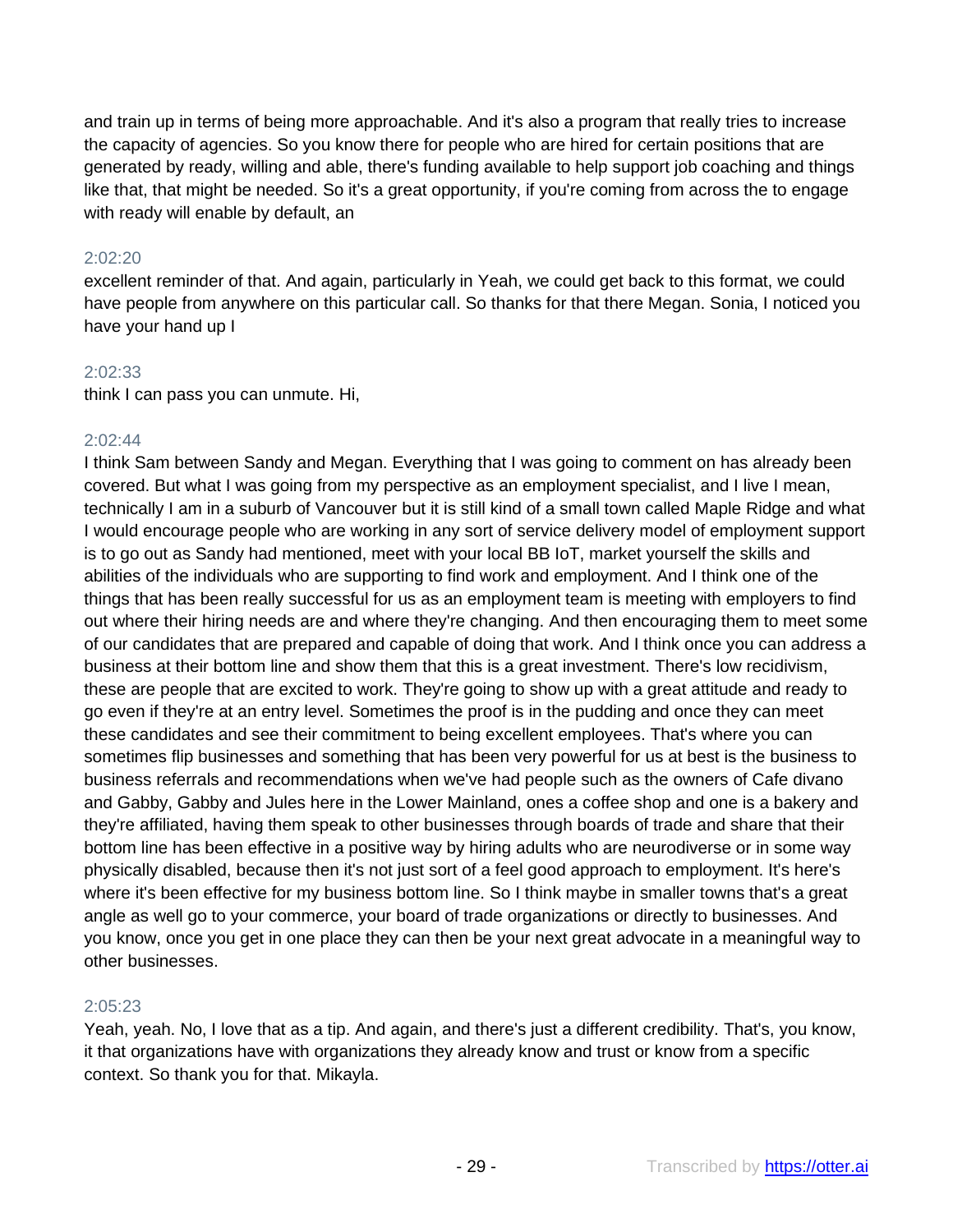# 2:05:40

Note as well I come from like a very like micro town of 3000 in Logan, Oregon. And I when I was growing up, like, there are places where there just aren't opportunities like when you're in high school, they're the only places to work or fast food restaurants and things like that. Like when you live in a place where there isn't a mall or a theater or anything like that. Sometimes there just aren't opportunities. And so when I was in high school, the job that I had was self employment and being a little micro entrepreneur myself, and I know for folks with disabilities, when there aren't those opportunities, sometimes creating your own that's a really good opportunity. So there is that an entrepreneur's with Disabilities Program through community futures that I would highly recommend for your some training and supports. If you do live in a place where there really isn't opportunities and there aren't even employers to get involved because there's so few businesses.

# 2:06:42

Yeah, yeah. Fantastic. Thanks for sharing that because it's one of the things we say is even in places where there's not jobs, there's always work that needs to be done. And sometimes there's different ways to try to uncover that. Work getting into the last five minutes, folks, this is just I was shocked when I looked at the clock. This is this has been so engaging, so we may have time for maybe one or two. I'm going to go in the order that I've got them here. So I'm going to leave this one open because I see who has the most insight around on specifically around brain injury. He's picked two supports around brain injury and education for employers and service organizations, by indirect experience is that this can create real challenges for self advocacy, especially in the moments so yeah, looking for, for any insights for cetera in the chat. There you, Gary,

#### 2:07:45

well, I'll try but I'll be quick because I maybe others can jump in but you know, brain injury, the result of a brain injury, like personal experience with that in my family. It can be weird, really wide ranging and turn in their meeting. Strategies and or technologies that can can help them compensate. So basically, you know, this is I know what a lot of us have said it many times but if you can reach out to the various organizations, including ourselves, will work with you because each person's disability is very individualized and obviously, and I think brain injuries are good examples. Specifically of just how broad that is, and it's part of the work we do to try to help navigate through that to find a situation that might actually fit your skills, your abilities and work with an employer to accommodate we're that person might have some deficits or not function this one might first expect Oh, no, thank you. You know, I think there are helping the various agencies that are on the call and

## 2:09:20

Beto Thank you.

## 2:09:24

I think that's certainly an area that open door group or work PC could help with in the Customized Employment Program is again carving positions, customizing positions, assisting with job coaching, connecting brokering relationships with employers and really showcasing the person skills. Definitely reach out to an organization that can support you and walk alongside you and help you break down those barriers. All right, wonderful.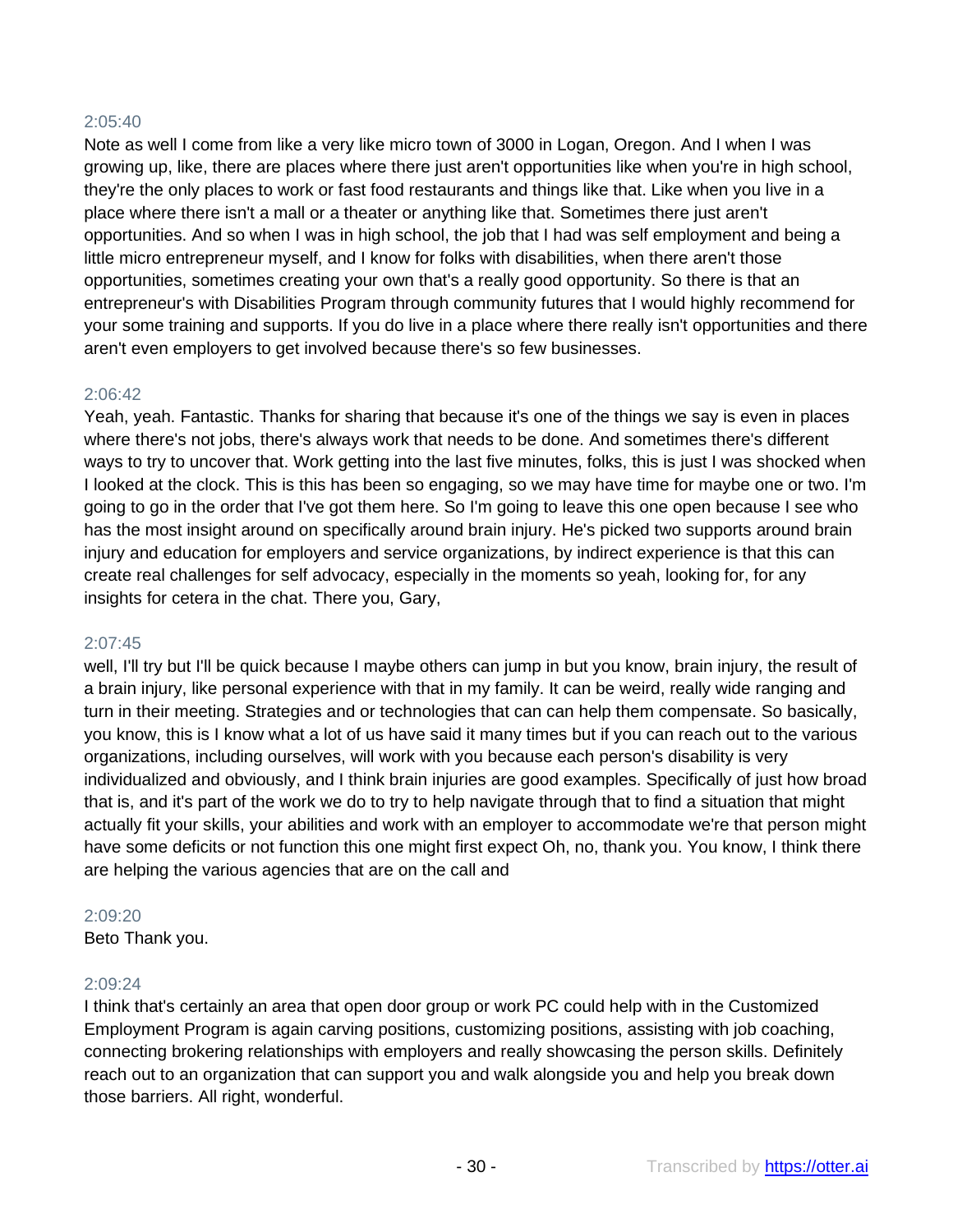# 2:09:56

And we are now at that. Yes, folks. The time has come for our final question of the day. And so what I'll do is for this one, I'll just quickly go because you know, we're running short on time. A quick response from each of you on your perspective. And that final question, is your view on appointments today and where does going from your experiences? Do you see progress occurring with disability representation and employment? Or do you see a future where more action is needed, for instance, perhaps a mandatory quota for employees with disabilities so I thought we'd answer this in the order that we started. So we're going to go starting off with Serena.

## 2:10:38

I think it's both. I think that it I definitely have seen for the success and I think that what makes the biggest difference to employers is humanizing folks with disabilities. And as more folks disclose and are open about their disabilities, it's really opened the eyes of the folks that I've been employed by, and they've seen more see more open, especially with the pandemic in people's eyes being open to things like the prevalence of ableism and communities. I think people are a lot more willing to do their part and to hire folks with disabilities, but at the same time, I think there's definitely a lot more progress that needs to be made.

#### 2:11:23

Wonderful. And, Megan, your thoughts?

#### 2:11:26

Thanks. I'm pretty similar. I think it is a bit of both. I'm really encouraged by some of the outcomes of kind of come on pandemic in terms of more acceptance around accommodations and things like that. And I'm also I was thinking about what Sonia was saying in terms of that business to business interaction. I think that's something we see a lot with ready, willing and able is that you see one business who has spoken to another business and are kind of spreading that that word that it's not hard. And it's a it's fairly easy to kind of learn and to train and things like that. I yeah, I definitely think that there's a lot of growth that's happening out there, and I'm pretty optimistic about it. I also know in my experience, too, that a lot of lawyers that I've met with in the past, you know, sometimes they might have a child with a disability, and that really brings them into this rank as well. So there's a little bit more kind of a willingness that I'm seeing for sure.

## 2:12:27

Thank you and Sandy.

## 2:12:28

I would agree. It's a it's a bit of both, but we can't rest on this. We just we have to continue you know, with the conversations with the push with the awareness, having the inclusivity events having the inclusive job fairs, promoting celebration of employers who hire inclusively, and just really driving that culture.

#### 2:12:55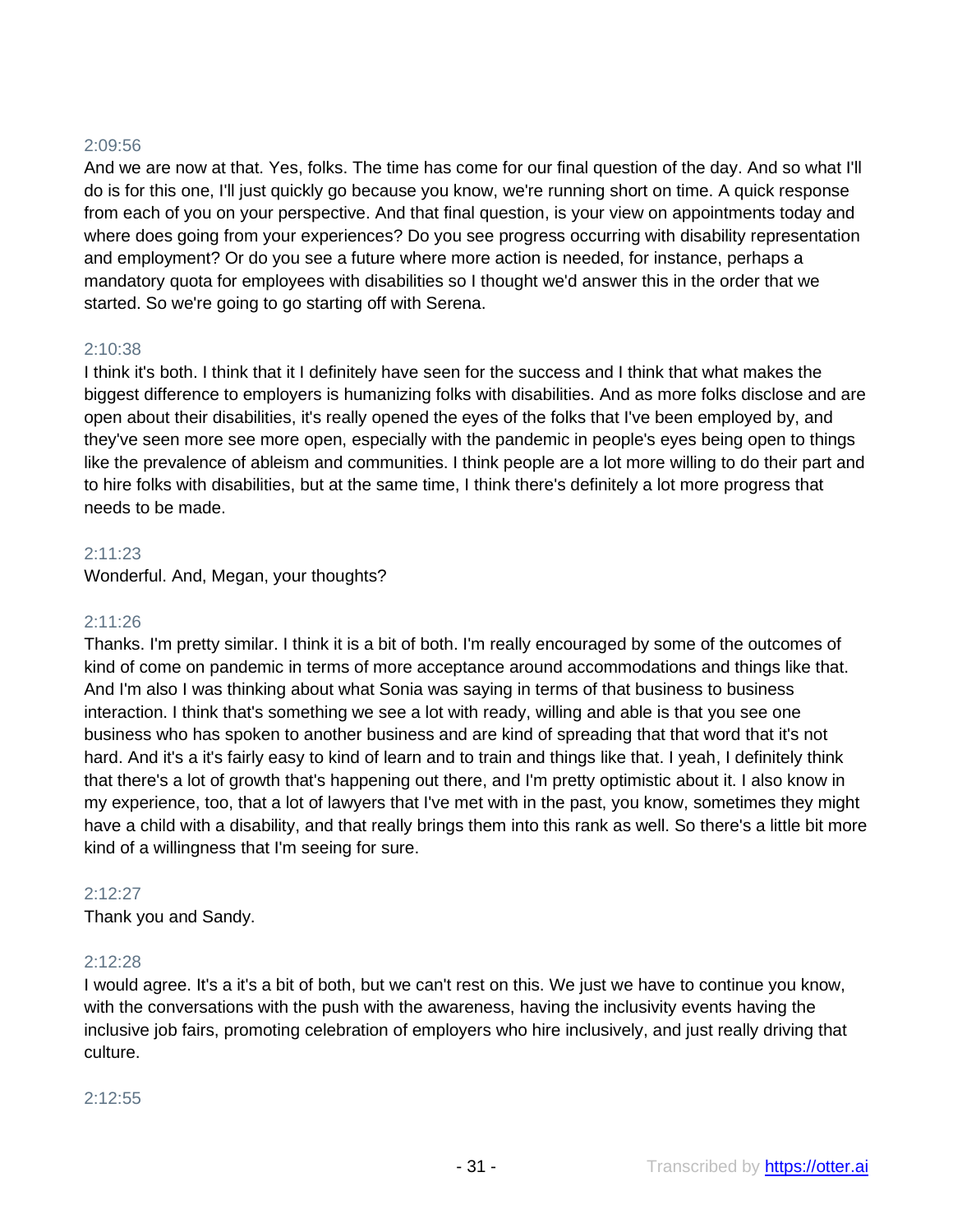Thank you. And Mikayla.

# 2:12:59

I'm just sort of the same that everyone else has said. I think as we recognize more representation of people with disabilities in the workplaces already and ensuring our cultures are more inclusive to invite more in. I think we're seeing a good change, but there's still a lot that has to be done a lot of other businesses that need to be educated in this area as

# 2:13:25

well. Yeah, no points. And Gary, final panelist word goes to you. Yeah,

# 2:13:32

well, I think I'm going to start off with the same set of both. I honestly wake up some mornings I wonder for gone backwards over 35 years, but I think overall, we we've gone forward and I just echo you know, something I think I said earlier on, and it's been echoed in different ways is, you know, employers that have had a good up a good experience, you know, and having them at these forums and speaking, I don't mean these kinds of forums. But you know, employer forums and other job fairs, etc. And getting them to share their experiences and I, I just hope that, you know, also with the labor shortages, you know, as another opportunity for employers to see that this is really an untapped area. That is not as difficult as they might think. And so all those messages I'm still hopeful that we're moving the needle in the right way and we all got to continue to fight Oh, yeah, for sure.

## 2:14:39

Yeah, yeah, some excellent points it all tie into Yeah. It's going in the right direction. It's not always as fast as we'd like. Sometimes there are some back steps. But yeah, well, thank you all. This has been great. And I also thank everyone who signed up and showed up and attended today. And particular Thank you. For me anyway, for our panelists and for everyone who asked questions, and again, everyone else. It has been an amazing learning opportunity for me as well. So a transcript of this event will be mailed out to all attendees as well as a summary of our survey findings next week. Please take a moment to fill out the survey on your screen. You can see it it's a very nice looking one. And tell us how we did because this is how is useful for future activities. If you have any follow up questions, concerns, comments or ideas for future community forums, please email our program coordinator Emily at i.e. chambers. So echambers@connector.org. Perhaps we could put that in the chat if it hasn't done already. Oh, there it is. This email is also posted in the chat along with the individual panelists emails, I guess I just needed to read ahead. We will also provide this opportunity in our summary email to all attendees. So again, also remember this other events so check out various community events that connect at connector.org/events. And with that, I think exactly four o'clock. We are close. Thank you again for coming out and I hope you all have a very good weekend. Thank you everyone.

## 2:16:21

Thank you so much. That was so wonderful. Thanks to all the panelists for being a part of it. And Tony. You're an awesome host. Thank you.

## 2:16:33